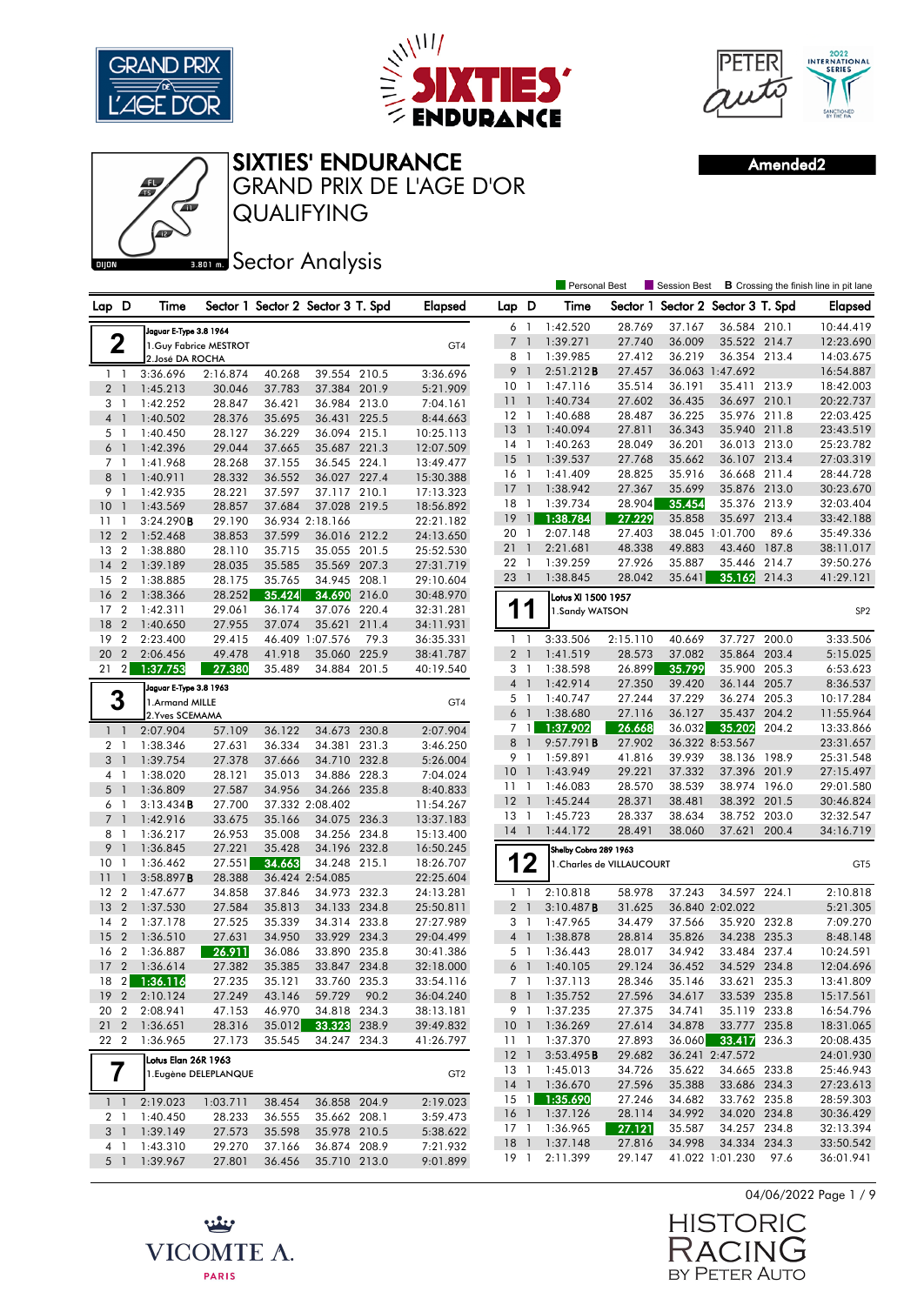





GRAND PRIX DE L'AGE D'OR

Amended2



QUALIFYING

## **Bector Analysis**

|                 |                                  |                           |                        |                                   |                        |                |                        |                 |                          | <b>Personal Best</b>     |                       | Session Best                      |                        |                | <b>B</b> Crossing the finish line in pit lane |
|-----------------|----------------------------------|---------------------------|------------------------|-----------------------------------|------------------------|----------------|------------------------|-----------------|--------------------------|--------------------------|-----------------------|-----------------------------------|------------------------|----------------|-----------------------------------------------|
| Lap D           |                                  | Time                      |                        | Sector 1 Sector 2 Sector 3 T. Spd |                        |                | Elapsed                | Lap D           |                          | Time                     |                       | Sector 1 Sector 2 Sector 3 T. Spd |                        |                | <b>Elapsed</b>                                |
| 20              | $\mathbf{1}$                     | 2:11.087                  | 46.277                 | 47.526                            | 37.284 232.3           |                | 38:13.028              | 10 <sup>°</sup> | $\overline{1}$           | 1:42.745                 | 29.063                | 38.067                            | 35.615 225.9           |                | 26:09.060                                     |
| 21              | -1                               | 1:36.667                  | 28.134                 | 34.603                            | 33.930 234.8           |                | 39:49.695              |                 |                          | Lotus Elan 26R 1965      |                       |                                   |                        |                |                                               |
| 22              | $\overline{1}$                   | 1:37.372                  | 28.288                 | 34.947                            | 34.137 236.3           |                | 41:27.067              |                 | 26                       | 1.Patrick SOURY          |                       |                                   |                        |                | GT <sub>2</sub>                               |
|                 |                                  | Shelby Cobra 289 1965     |                        |                                   |                        |                |                        |                 |                          |                          |                       |                                   |                        |                |                                               |
|                 | 16                               | 1. Damien KOHLER          |                        |                                   |                        |                | GT5                    | $1\quad$        |                          | 2:20.923                 | 1:07.120              | 37.014                            | 36.789 199.3           |                | 2:20.923                                      |
|                 |                                  | 2. Richard DEPAGNEUX      |                        |                                   |                        |                |                        | $\overline{2}$  | $\overline{\phantom{a}}$ | 1:40.335                 | 27.902                | 36.492                            | 35.941                 | 204.5          | 4:01.258                                      |
|                 | $1\quad$                         | 2:28.642                  | 1:17.461               | 36.409                            | 34.772                 | 232.8          | 2:28.642               | 3 1             |                          | 1:39.592                 | 27.246                | 36.336                            | 36.010                 | 207.7          | 5:40.850                                      |
|                 | 2 <sub>1</sub>                   | 1:41.117                  | 28.831                 | 36.795                            | 35.491 231.8           |                | 4:09.759               | 4 <sup>1</sup>  |                          | 1:42.582                 | 27.874                | 37.752                            | 36.956 207.7           |                | 7:23.432                                      |
| 3               | -1                               | 1:37.388                  | 27.891                 | 35.002                            | 34.495 232.8           |                | 5:47.147               | 5 1             |                          | 1:39.213                 | 27.332                | 36.438                            | 35.443                 | 210.5          | 9:02.645                                      |
| 4 <sup>1</sup>  |                                  | 1:38.776                  | 27.815                 | 35.464                            | 35.497 234.8           |                | 7:25.923               | 6               | $\overline{1}$           | 3:33.586B                | 28.593                |                                   | 37.331 2:27.662        |                | 12:36.231                                     |
|                 | 5 <sub>1</sub>                   | 1:38.585                  | 28.459                 | 35.409                            | 34.717 222.2           |                | 9:04.508               | 7 1             |                          | 1:52.472                 | 38.394                | 38.246                            | 35.832 211.4           |                | 14:28.703                                     |
| 6               | $\overline{1}$                   | 1:41.529                  | 30.062                 | 35.983                            | 35.484 234.8           |                | 10:46.037              | 8 <sup>1</sup>  |                          | 1:39.753                 | 27.619                | 36.719                            | 35.415                 | 213.0          | 16:08.456                                     |
| 8               | 7 <sup>1</sup><br>$\overline{1}$ | 1:37.021                  | 27.285                 | 35.273                            | 34.463 235.8           | 235.3          | 12:23.058              | 9 1             |                          | 1:40.628                 | 27.564                | 37.293                            | 35.771                 | 210.1<br>208.9 | 17:49.084                                     |
| 9               | $\overline{1}$                   | 1:37.894<br>1:38.767      | 27.398<br>27.425       | 35.812<br>35.908                  | 34.684<br>35.434 237.4 |                | 14:00.952<br>15:39.719 | 10<br>$11-1$    | $\overline{1}$           | 1:42.865<br>1:39.642     | 29.214<br>27.462      | 37.262<br>36.153                  | 36.389<br>36.027 208.5 |                | 19:31.949<br>21:11.591                        |
| 10              | $\overline{1}$                   | 1:37.975                  | 27.875                 | 35.494                            | 34.606 233.8           |                | 17:17.694              | $12-1$          |                          | 1:39.439                 | 27.616                | 36.153                            | 35.670 210.9           |                | 22:51.030                                     |
| 11              | $\mathbf{1}$                     | 1:37.672                  | 27.002                 | 35.578                            | 35.092 235.3           |                | 18:55.366              | 13              | 1                        | 1:38.744                 | 27.174                | 35.872                            | 35.698 211.4           |                | 24:29.774                                     |
| 12              | $\overline{1}$                   | 1:37.346                  | 27.080                 | 35.870                            | 34.396                 | 233.8          | 20:32.712              | 14              | $\overline{1}$           | 1:40.320                 | 27.140                | 37.070                            | 36.110 210.1           |                | 26:10.094                                     |
| 13              | $\mathbf{1}$                     | 1:36.912                  | 27.431                 | 35.189                            | 34.292                 | 234.3          | 22:09.624              | $15-1$          |                          | 1:44.784                 | 29.162                | 38.955                            | 36.667 208.5           |                | 27:54.878                                     |
| 14              | $\overline{1}$                   | 1:37.476                  | 27.511                 | 35.267                            | 34.698 233.8           |                | 23:47.100              | 16 <sub>1</sub> |                          | 1:41.361                 | 28.721                | 36.847                            | 35.793 210.1           |                | 29:36.239                                     |
| 15              | $\overline{1}$                   | 3:44.296B                 | 27.634                 |                                   | 36.694 2:39.968        |                | 27:31.396              | $17-1$          |                          | 1:39.344                 | 27.488                | 36.253                            | 35.603 210.5           |                | 31:15.583                                     |
| 16              | $\overline{2}$                   | 1:52.094                  | 38.629                 | 37.469                            | 35.996 232.8           |                | 29:23.490              | 18              | - 1                      | 1:41.302                 | 28.838                | 36.488                            | 35.976 208.5           |                | 32:56.885                                     |
| 17              | $\overline{2}$                   | 1:39.434                  | 28.040                 | 36.158                            | 35.236                 | 235.3          | 31:02.924              | $19-1$          |                          | 1:40.270                 | 28.207                | 36.583                            | 35.480 211.4           |                | 34:37.155                                     |
| 18              | $\overline{2}$                   | 1:38.867                  | 27.535                 | 36.609                            | 34.723 236.3           |                | 32:41.791              | 20              | $\overline{1}$           | 3:34.550B                | 35.050                |                                   | 46.899 2:12.601        |                | 38:11.705                                     |
| 19 <sup>2</sup> |                                  | 1:37.365                  | 27.321                 | 35.396                            | 34.648 235.3           |                | 34:19.156              | 21 1            |                          | 1:54.011                 | 38.681                | 38.963                            | 36.367 209.3           |                | 40:05.716                                     |
| 20              | $\overline{2}$                   | 2:23.166                  | 29.175                 |                                   | 53.691 1:00.300        | 82.7           | 36:42.322              |                 |                          | Jaguar E-Type 3.8 1964   |                       |                                   |                        |                |                                               |
| 21 2            |                                  | 2:06.583                  | 47.461                 | 44.785                            | 34.337 237.4           |                | 38:48.905              | 27              |                          | 1. Maurizio BIANCO       |                       |                                   |                        |                | GT4                                           |
| 22 2            |                                  | 1:37.744                  | 27.980                 | 35.170                            | 34.594 236.8           |                | 40:26.649              |                 |                          |                          |                       |                                   |                        |                |                                               |
|                 |                                  | Porsche 911 2,0L 1965     |                        |                                   |                        |                |                        | $\mathbf{1}$    | $\overline{1}$           | 3:35.093                 | 2:01.628              | 46.536                            | 46.929                 | 186.5          | 3:35.093                                      |
|                 | 9                                |                           | 1.Jose Ruben ZANCHETTA |                                   |                        |                | GT <sub>2</sub>        | 2 <sub>1</sub>  |                          | 2:06.327                 | 34.469                | 47.906                            | 43.952 223.1           |                | 5:41.420                                      |
|                 |                                  | 2. James TURNER           |                        |                                   |                        |                |                        | 3 <sup>1</sup>  |                          | 2:07.759                 | 34.800                | 53.089                            | 39.870 231.3           |                | 7:49.179                                      |
|                 | $1\quad 2$                       | 3:56.048                  | 2:41.364               | 37.190                            | 37.494                 | 194.9          | 3:56.048               | 4 1             |                          | 1:38.539                 | 27.569                | 36.404                            | 34.566                 | 230.8          | 9:27.718                                      |
|                 | 2 <sub>2</sub>                   | 1:42.736                  | 28.058                 | 37.345                            | 37.333 197.1           |                | 5:38.784               | 5               | $\overline{1}$           | 1:40.753                 | 28.844                | 36.110                            | 35.799 230.3           |                | 11:08.471                                     |
| 3               | $\overline{2}$                   | 4:16.129B                 | 29.552                 |                                   | 37.686 3:08.891        |                | 9:54.913               | 6 1             |                          | 1:38.878                 | 27.279                | 37.045                            | 34.554 230.8           |                | 12:47.349                                     |
| $\overline{4}$  | $\overline{2}$                   | 5:57.453B                 | 32.978                 |                                   | 40.038 4:44.437        |                | 15:52.366              | 7 <sup>1</sup>  |                          | 1:39.450                 | 27.789                | 37.103                            | 34.558 230.8           |                | 14:26.799                                     |
| 5               | $\overline{1}$                   | 2:04.355                  | 42.395                 | 43.150                            | 38.810 189.8           |                | 17:56.721              | 8               | - 1                      | 1:37.301                 | 27.094                | 36.085                            | 34.122 230.8           |                | 16:04.100                                     |
| 6               | $\overline{1}$<br>7 <sub>2</sub> | 5:23.109B                 | 35.442                 |                                   | 56.534 3:51.133        |                | 23:19.830              | 9<br>10         |                          | 4:48.692B                | 28.281                |                                   | 37.657 3:42.754        | 229.8          | 20:52.792                                     |
|                 | 8 2                              | 1:55.747<br>1:45.561      | 38.149<br>28.651       | 39.471<br>38.112                  | 38.127<br>38.798       | 193.2<br>193.2 | 25:15.577<br>27:01.138 | 11              | - 1<br>$\mathbf{1}$      | 1:56.637<br>1:36.757     | 43.017<br>27.166      | 38.981<br>35.762                  | 34.639<br>33.829       | 230.8          | 22:49.429<br>24:26.186                        |
| 9               | $\overline{2}$                   | 1:45.756                  | 29.207                 | 37.311                            | 39.238 194.6           |                | 28:46.894              | $12-1$          |                          | 1:36.892                 | 27.054                | 35.790                            | 34.048 229.8           |                | 26:03.078                                     |
| 10 <sup>°</sup> | $\overline{2}$                   | 3:31.664B                 | 28.569                 |                                   | 42.210 2:20.885        |                | 32:18.558              | 13              | $\overline{1}$           | 1:36.820                 | 27.057                | 35.789                            | 33.974 229.3           |                | 27:39.898                                     |
| 11 <sub>2</sub> |                                  | 1:51.121                  | 35.458                 | 37.790                            | 37.873 195.7           |                | 34:09.679              |                 |                          | TVR Grantura Mk III 1963 |                       |                                   |                        |                |                                               |
| 12              | $\overline{2}$                   | 2:25.073                  | 30.363                 |                                   | 46.910 1:07.800        | 79.7           | 36:34.752              |                 |                          |                          |                       |                                   |                        |                |                                               |
| 13 2            |                                  | 2:06.141                  | 49.242                 | 40.109                            | 36.790                 | 198.2          | 38:40.893              |                 | <b>30</b>                |                          | 1. Georges ROCCHIETTA |                                   |                        |                | GT <sub>2</sub>                               |
|                 | 14 2 <mark>1</mark>              | 1:42.084                  | 27.979                 | 37.230                            | 36.875 198.9           |                | 40:22.977              |                 |                          | 1 1 3:25.672             | 1:58.568              | 44.722                            | 42.382 172.8           |                | 3:25.672                                      |
|                 |                                  | Shelby Mustang GT350 1965 |                        |                                   |                        |                |                        |                 | 2 <sup>1</sup>           | 1:50.974                 | 31.291                | 38.757                            | 40.926 175.9           |                | 5:16.646                                      |
|                 | <b>20</b>                        | 1. Christian DUMOLIN      |                        |                                   |                        |                | GT5                    | 3 1             |                          | 1:53.162                 | 31.882                | 40.019                            | 41.261 177.3           |                | 7:09.808                                      |
|                 |                                  | 2. Pierre-Alain THIBAUT   |                        |                                   |                        |                |                        |                 | 4 1                      | 1:53.036                 | 33.033                | 40.322                            | 39.681 184.0           |                | 9:02.844                                      |
|                 | $1\quad 2$                       | 3:47.087                  | 2:34.451               | 38.251                            | 34.385 231.3           |                | 3:47.087               |                 | 5 1                      | 1:50.636                 | 31.490                | 39.242                            | 39.904 181.5           |                | 10:53.480                                     |
|                 |                                  | $2\quad 2$ 1:39.315       | 27.244                 | 37.639                            | 34.432 231.8           |                | 5:26.402               |                 | 6 1                      | 1:49.645                 | 31.070                | 38.376                            | 40.199 180.3           |                | 12:43.125                                     |
|                 | 3 2                              | 8:28.415B                 | 28.622                 |                                   | 37.659 7:22.134        |                | 13:54.817              | 7 1             |                          | 1:50.968                 | 30.969                | 39.784                            | 40.215 174.8           |                | 14:34.093                                     |
|                 | 4 <sup>1</sup>                   | 1:55.522                  | 36.173                 | 42.796                            | 36.553 225.9           |                | 15:50.339              | 8 1             |                          | 1:49.870                 | 30.937                | 39.595                            | 39.338 183.1           |                | 16:23.963                                     |
|                 | 5 1                              | 1:43.151                  | 29.556                 | 38.080                            | 35.515 226.9           |                | 17:33.490              | 9 1             |                          | 1:50.606                 | 31.199                | 38.646                            | 40.761 179.1           |                | 18:14.569                                     |
|                 |                                  | $6$ 1 1:42.501            | 28.426                 | 38.326                            | 35.749 227.4           |                | 19:15.991              |                 |                          | 10 1 1:51.316            | 31.579                | 39.653                            | 40.084 178.8           |                | 20:05.885                                     |
|                 |                                  | 7 1 1:42.662              | 29.015                 | 37.803                            | 35.844 226.9           |                | 20:58.653              |                 |                          | 11 1 1:52.775            | 31.952                | 39.513                            | 41.310 178.2           |                | 21:58.660                                     |
|                 | 8 1                              | 1:43.870                  | 29.777                 | 38.525                            | 35.568 226.4           |                | 22:42.523              |                 |                          | 12 1 1:49.008            | 30.405                | 38.437                            | 40.166 180.9           |                | 23:47.668                                     |
|                 | 9 1                              | 1:43.792                  | 29.192                 | 37.891                            | 36.709 222.7           |                | 24:26.315              | 13 <sup>1</sup> |                          | 1:48.047                 | 29.935                | 38.533                            | 39.579 180.3           |                | 25:35.715                                     |
|                 |                                  |                           |                        |                                   |                        |                |                        |                 |                          |                          |                       |                                   |                        |                |                                               |



04/06/2022 Page 2 / 9

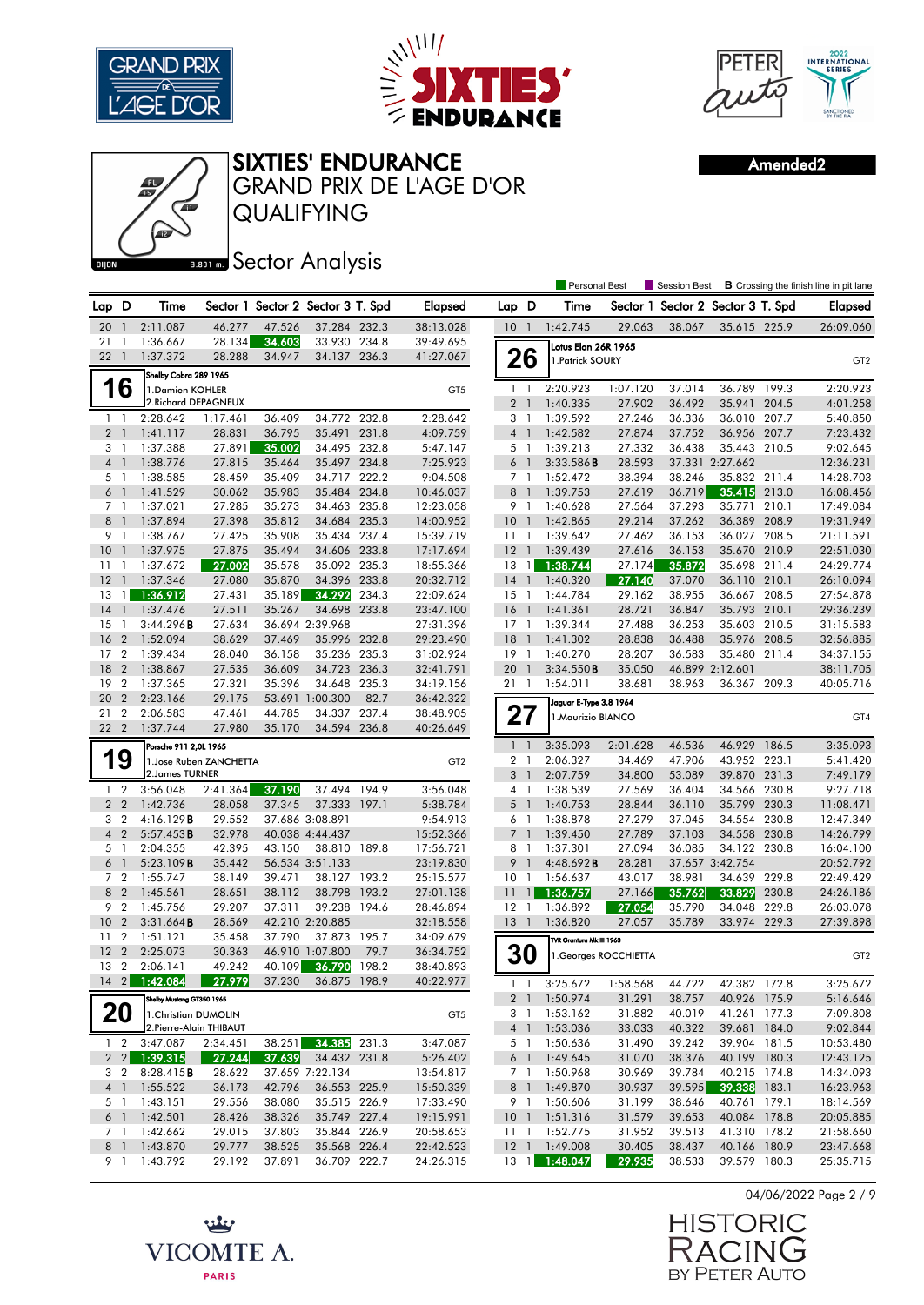





QUALIFYING GRAND PRIX DE L'AGE D'OR Amended2

| AS I  |            |
|-------|------------|
| DIJON | $3.801$ m. |

Sector Analysis

|                |                |                                   |          |                                   |                 |       |                 |                 |                | <b>Personal Best</b>          |          | Session Best                      |                 |       | <b>B</b> Crossing the finish line in pit lane |
|----------------|----------------|-----------------------------------|----------|-----------------------------------|-----------------|-------|-----------------|-----------------|----------------|-------------------------------|----------|-----------------------------------|-----------------|-------|-----------------------------------------------|
| Lap D          |                | Time                              |          | Sector 1 Sector 2 Sector 3 T. Spd |                 |       | <b>Elapsed</b>  | Lap D           |                | Time                          |          | Sector 1 Sector 2 Sector 3 T. Spd |                 |       | <b>Elapsed</b>                                |
| 14             | $\overline{1}$ | 1:50.323                          | 30.563   | 39.080                            | 40.680 177.6    |       | 27:26.038       | 6               | $\overline{1}$ | 1:43.164                      | 28.747   | 37.125                            | 37.292 192.5    |       | 13:30.663                                     |
| 15             | -1             | 1:50.044                          | 31.205   | 38.350                            | 40.489 176.2    |       | 29:16.082       | 7 1             |                | 1:43.754                      | 28.736   | 36.902                            | 38.116 193.2    |       | 15:14.417                                     |
| 16             | $\overline{1}$ | 1:51.916                          | 31.428   | 39.374                            | 41.114          | 180.6 | 31:07.998       | 8               | $\overline{1}$ | 1:44.041                      | 28.305   | 38.584                            | 37.152 193.5    |       | 16:58.458                                     |
| 17             | -1             | 1:50.748                          | 31.126   | 39.321                            | 40.301          | 178.5 | 32:58.746       | 9               | $\overline{1}$ | 1:42.338                      | 28.417   | 36.803                            | 37.118 194.9    |       | 18:40.796                                     |
|                |                | Porsche 911 2,0L 1965             |          |                                   |                 |       |                 | 10 <sup>°</sup> | $\overline{1}$ | 1:43.296                      | 28.347   | 36.722                            | 38.227 192.5    |       | 20:24.092                                     |
|                | 35             | 1. Frédéric DI EGIDIO             |          |                                   |                 |       | GT <sub>2</sub> | $11 \quad 1$    |                | 1:42.057                      | 28.459   | 36.877                            | 36.721          | 196.0 | 22:06.149                                     |
|                |                | 2.Guido DI EGIDIO                 |          |                                   |                 |       |                 | 12              | $\overline{1}$ | 6:27.392B                     | 28.684   |                                   | 37.859 5:20.849 |       | 28:33.541                                     |
| $1\quad$       |                | 3:38.941                          | 2:14.853 | 42.167                            | 41.921          | 184.6 | 3:38.941        | 13              | -1             | 1:50.509                      | 35.284   | 37.529                            | 37.696 190.1    |       | 30:24.050                                     |
| 2 <sub>1</sub> |                | 1:56.126                          | 32.268   | 42.162                            | 41.696          | 187.2 | 5:35.067        | 14              | $\overline{1}$ | 1:44.767                      | 30.243   | 37.679                            | 36.845          | 195.3 | 32:08.817                                     |
| 3 <sup>1</sup> |                | 1:55.577                          | 32.681   | 41.698                            | 41.198          | 187.2 | 7:30.644        | $15-1$          |                | 1:41.246                      | 28.095   | 36.494                            | 36.657          | 196.4 | 33:50.063                                     |
|                | 4 1            | 1:53.859                          | 31.976   | 40.883                            | 41.000          | 189.8 | 9:24.503        | 16              | $\overline{1}$ | 2:13.583                      | 29.871   | 43.996                            | 59.716          | 100.9 | 36:03.646                                     |
| 5              | $\overline{1}$ | 1:54.519                          | 32.705   | 40.400                            | 41.414          | 188.8 | 11:19.022       | $17-1$          |                | 2:13.399                      | 47.052   | 47.408                            | 38.939 193.5    |       | 38:17.045                                     |
| $6-1$          |                | 1:51.843                          | 31.013   | 40.071                            | 40.759          | 188.8 | 13:10.865       | 18              | $\overline{1}$ | 1:52.777                      | 28.768   | 45.967                            | 38.042          | 176.2 | 40:09.822                                     |
| 7 <sup>1</sup> |                | 1:52.957                          | 31.240   | 39.656                            | 42.061          | 186.9 | 15:03.822       |                 |                | Lotus Elan 26R 1963           |          |                                   |                 |       |                                               |
| 8              | $\overline{1}$ | 1:54.506                          | 32.455   | 40.763                            | 41.288          | 187.2 | 16:58.328       |                 | 46             | 1. Christian BOURIEZ          |          |                                   |                 |       | GT <sub>2</sub>                               |
| 9              | $\overline{1}$ | 3:23.088B                         | 32.179   |                                   | 40.140 2:10.769 |       | 20:21.416       |                 |                |                               |          |                                   |                 |       |                                               |
| 10             | $\overline{2}$ | 1:52.979                          | 36.203   | 38.447                            | 38.329 194.9    |       | 22:14.395       | $1\quad$        |                | 3:57.760                      | 2:42.048 | 38.546                            | 37.166 201.1    |       | 3:57.760                                      |
| 11             | $\overline{2}$ | 1:45.008                          | 28.888   | 38.032                            | 38.088          | 193.9 | 23:59.403       | 2 <sub>1</sub>  |                | 1:40.802                      | 28.091   | 36.266                            | 36.445 206.1    |       | 5:38.562                                      |
| 12             | $\overline{2}$ | 1:45.450                          | 29.347   | 37.731                            | 38.372          | 192.9 | 25:44.853       | 3               | $\overline{1}$ | 1:45.341                      | 29.870   | 38.692                            | 36.779          | 206.1 | 7:23.903                                      |
| 13             | 2 <sup>1</sup> | 1:44.990                          | 29.300   | 37.863                            | 37.827          | 194.6 | 27:29.843       | 4 <sup>1</sup>  |                | 1:40.288                      | 28.016   | 35.813                            | 36.459 209.7    |       | 9:04.191                                      |
| 14             | $\overline{2}$ | 1:46.063                          | 29.245   | 38.123                            | 38.695          | 195.3 | 29:15.906       | 5               | $\overline{1}$ | 1:42.587                      | 28.328   | 37.542                            | 36.717          | 209.7 | 10:46.778                                     |
| 15             | $\overline{2}$ | 1:47.339                          | 29.813   | 38.827                            | 38.699 193.9    |       | 31:03.245       | 6 <sup>1</sup>  |                | 1:39.654                      | 27.801   | 35.837                            | 36.016 210.5    |       | 12:26.432                                     |
| 16             | $\overline{2}$ | 1:45.625                          | 29.243   | 37.847                            | 38.535          | 194.6 | 32:48.870       | 7 <sub>1</sub>  |                | 4:02.349B                     | 29.879   |                                   | 39.713 2:52.757 |       | 16:28.781                                     |
| 17             | $\overline{2}$ | 1:45.384                          | 29.744   | 37.445                            | 38.195          | 192.5 | 34:34.254       | 8               | $\overline{1}$ | 1:48.143                      | 34.342   | 36.520                            | 37.281          | 207.3 | 18:16.924                                     |
| 18             | $\overline{2}$ | 2:16.879                          | 36.190   | 46.876                            | 53.813          | 112.0 | 36:51.133       | 9 1             |                | 1:41.930                      | 28.972   | 36.992                            | 35.966 206.5    |       | 19:58.854                                     |
| 19             | $\overline{2}$ | 2:06.284                          | 46.571   | 40.749                            | 38.964          | 194.9 | 38:57.417       | 10              | $\overline{1}$ | 1:39.889                      | 27.808   | 35.953                            | 36.128          | 207.7 | 21:38.743                                     |
| 20 2           |                | 1:47.077                          | 30.123   | 38.384                            | 38.570 192.9    |       | 40:44.494       | $11-1$          |                | 1:39.986                      | 28.098   | 36.068                            | 35.820          | 207.3 | 23:18.729                                     |
|                |                | TVR Grantura Mk III 1963          |          |                                   |                 |       |                 | $12-1$          |                | 1:40.876                      | 27.924   | 36.137                            | 36.815          | 205.7 | 24:59.605                                     |
|                | 38             | 1. Jean Michel GODET              |          |                                   |                 |       | GTS11           | 13              | $\overline{1}$ | 1:39.542                      | 27.908   | 35.568                            | 36.066 207.7    |       | 26:39.147                                     |
|                |                | 2. Nicolas BERTHY                 |          |                                   |                 |       |                 |                 |                | Shelby Cobra 289 1963         |          |                                   |                 |       |                                               |
| $\mathbf{1}$   | $\overline{2}$ | 3:25.529                          | 1:58.026 | 44.715                            | 42.788          | 166.9 | 3:25.529        | 51              |                | 1. Maxime GUENAT              |          |                                   |                 |       | GT5                                           |
|                | 2 <sub>2</sub> | 1:55.447                          | 33.116   | 41.857                            | 40.474 177.3    |       | 5:20.976        |                 |                | 2.Guillaume MAHE              |          |                                   |                 |       |                                               |
| 3              | $\overline{2}$ | 1:53.046                          | 31.338   | 39.886                            | 41.822          | 181.2 | 7:14.022        | $\mathbf{1}$    | $\overline{1}$ | 2:02.797                      | 53.744   | 35.472                            | 33.581          | 233.8 | 2:02.797                                      |
| 4              | $\overline{2}$ | 1:49.418                          | 30.425   | 39.427                            | 39.566          | 182.1 | 9:03.440        | 2 <sub>1</sub>  |                | 1:39.278                      | 27.262   | 38.340                            | 33.676 235.8    |       | 3:42.075                                      |
|                | 5 <sub>2</sub> | 1:50.310                          | 31.906   | 38.978                            | 39.426          | 182.4 | 10:53.750       | 3               | $\overline{1}$ | 1:39.003                      | 28.679   | 35.097                            | 35.227 233.3    |       | 5:21.078                                      |
| 6              | $\overline{2}$ | 1:52.060                          | 31.873   | 39.966                            | 40.221          | 180.9 | 12:45.810       | 4 1             |                | 1:35.451                      | 27.539   | 34.339                            | 33.573 235.8    |       | 6:56.529                                      |
| $\overline{7}$ | 2 <sup>1</sup> | 1:47.957                          | 30.425   | 38.579                            | 38.953          | 181.8 | 14:33.767       | 5               | $\overline{1}$ | 9:08.930B                     | 27.729   |                                   | 35.343 8:05.858 |       | 16:05.459                                     |
| 8              | $\overline{2}$ | 1:49.356                          | 30.576   | 39.514                            | 39.266          | 179.1 | 16:23.123       | 6               | $\overline{1}$ | 1:43.841                      | 34.055   | 35.592                            | 34.194          | 235.3 | 17:49.300                                     |
| 9              | $\overline{2}$ | 3:51.322B                         | 32.666   |                                   | 42.934 2:35.722 |       | 20:14.445       | 7 <sub>1</sub>  |                | 1:34.994                      | 26.917   | 34.552                            | 33.525 236.8    |       | 19:24.294                                     |
| 10             | $\mathbf{1}$   | 2:08.887                          | 41.192   | 45.519                            | 42.176 174.2    |       | 22:23.332       | 8 1             |                | 1:34.244                      | 26.675   | 34.087                            | 33.482 236.3    |       | 20:58.538                                     |
| 11             | $\overline{1}$ | 1:57.688                          | 33.042   | 42.199                            | 42.447          | 175.0 | 24:21.020       | 9               | $\overline{1}$ | 1:39.200                      | 28.954   | 35.523                            | 34.723 235.3    |       | 22:37.738                                     |
| 12             | $\mathbf{1}$   | 1:54.878                          | 31.384   | 42.284                            | 41.210 177.3    |       | 26:15.898       | 10              | $\overline{1}$ | 4:55.718B                     | 26.858   |                                   | 35.158 3:53.702 |       | 27:33.456                                     |
| 13             |                | 1:51.631                          | 30.924   | 40.250                            | 40.457          | 175.6 | 28:07.529       | 11              | $\overline{2}$ | 1:44.591                      | 35.446   | 34.880                            | 34.265 234.3    |       | 29:18.047                                     |
| 14             | $\mathbf{1}$   | 1:51.354                          | 31.198   | 39.850                            | 40.306 178.2    |       | 29:58.883       | 12 2            |                | 1:35.922                      | 27.803   | 34.593                            | 33.526 234.8    |       | 30:53.969                                     |
| 15 1           |                | 1:51.261                          | 30.940   | 39.330                            | 40.991 178.2    |       | 31:50.144       |                 |                | 13 2 1:34.983                 | 26.492   | 34.460                            | 34.031 235.3    |       | 32:28.952                                     |
| 16 1           |                | 1:52.480                          | 32.192   | 39.619                            | 40.669 177.9    |       | 33:42.624       |                 |                | 14 2 1:34.356                 | 26.513   | 34.497                            | 33.346 233.8    |       | 34:03.308                                     |
| $17-1$         |                | 2:10.482                          | 30.729   | 40.418                            | 59.335          | 99.5  | 35:53.106       | 15 <sub>2</sub> |                | 2:17.153                      | 28.268   |                                   | 45.971 1:02.914 | 87.1  | 36:20.461                                     |
| 18 1           |                | 2:20.190                          | 48.179   | 49.838                            | 42.173 177.0    |       | 38:13.296       | 16 <sub>2</sub> |                | 2:02.100                      | 46.123   | 42.463                            | 33.514 232.3    |       | 38:22.561                                     |
| $19-1$         |                | 1:50.450                          | 31.016   | 39.973                            | 39.461 179.4    |       | 40:03.746       |                 |                | 17 2 1:34.818                 | 26.662   | 34.476                            | 33.680 234.3    |       | 39:57.379                                     |
|                |                | Alfa Romeo Giulia Sprint GTA 1966 |          |                                   |                 |       |                 | $18 \quad 2$    |                | 1:34.223                      | 26.707   | 34.349                            | 33.167          | 236.8 | 41:31.602                                     |
|                | 44             |                                   |          |                                   |                 |       |                 |                 |                | Austin-Healey 3000 Mk II 1965 |          |                                   |                 |       |                                               |
|                |                | 1.Roderick JACK                   |          |                                   |                 |       | GT <sub>2</sub> |                 | 54             | 1. Philipp ZUMSTEIN           |          |                                   |                 |       |                                               |
|                | $1\quad1$      | 3:25.501                          | 2:02.287 | 43.359                            | 39.855 186.2    |       | 3:25.501        |                 |                | 2.Bernhard BÜHLER             |          |                                   |                 |       | GT3                                           |
|                | 2 <sub>1</sub> | 1:44.692                          | 29.300   | 37.445                            | 37.947 189.1    |       | 5:10.193        |                 | $1\quad1$      | 3:33.331                      | 2:11.313 | 40.867                            | 41.151 200.0    |       | 3:33.331                                      |
|                | 3 1            | 1:44.351                          | 28.482   | 37.840                            | 38.029 190.1    |       | 6:54.544        |                 | 2 1            | 1:49.944                      | 32.214   | 38.423                            | 39.307 205.7    |       | 5:23.275                                      |
|                | 4 <sup>1</sup> | 3:02.691B                         | 29.180   |                                   | 38.485 1:55.026 |       | 9:57.235        | 3 <sup>1</sup>  |                | 1:49.626                      | 30.828   | 39.302                            | 39.496 208.5    |       | 7:12.901                                      |
|                | 5 1            | 1:50.264                          | 35.226   | 37.144                            | 37.894 191.8    |       | 11:47.499       |                 | 4 1            | 1:47.218                      | 30.485   | 39.087                            | 37.646 208.9    |       | 9:00.119                                      |
|                |                |                                   |          |                                   |                 |       |                 |                 |                |                               |          |                                   |                 |       |                                               |



**HISTORIC** RACIN È BY PETER AUTO

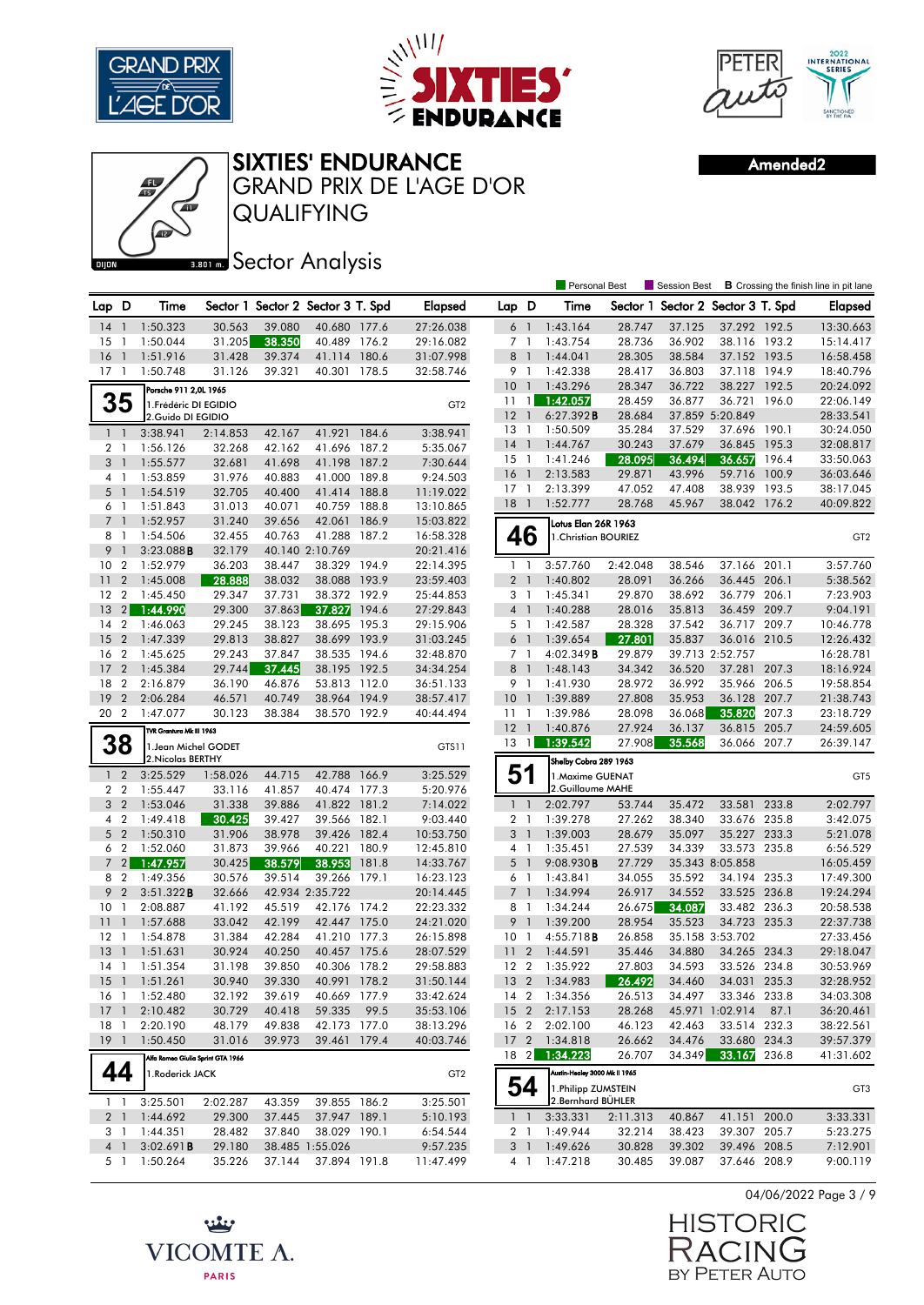





Amended2

Personal Best **S** Session Best **B** Crossing the finish line in pit lane



**BROIR** Sector Analysis

| Lap D           |                                  | Time                                  |                  |        | Sector 1 Sector 2 Sector 3 T. Spd |       | Elapsed                | Lap D                     |                          | Time                  |                  | Sector 1 Sector 2 Sector 3 T. Spd |                              |       | <b>Elapsed</b>         |
|-----------------|----------------------------------|---------------------------------------|------------------|--------|-----------------------------------|-------|------------------------|---------------------------|--------------------------|-----------------------|------------------|-----------------------------------|------------------------------|-------|------------------------|
| 5 <sub>1</sub>  |                                  | 1:48.414                              | 30.425           | 39.475 | 38.514 210.1                      |       | 10:48.533              | $1\quad1$                 |                          | 2:10.204              | 57.394           | 36.650                            | 36.160 200.0                 |       | 2:10.204               |
| 6               | $\overline{1}$                   | 7:05.351B                             | 30.119           |        | 38.720 5:56.512                   |       | 17:53.884              | 2 <sub>1</sub>            |                          | 1:38.915              | 27.157           | 36.138                            | 35.620 203.4                 |       | 3:49.119               |
| 72              |                                  | 1:53.352                              | 38.707           | 38.495 | 36.150 212.2                      |       | 19:47.236              | 3 <sup>1</sup>            |                          | 1:41.290              | 26.846           | 37.696                            | 36.748 203.0                 |       | 5:30.409               |
| 8 2             |                                  | 1:41.461                              | 28.191           | 37.313 | 35.957 212.6                      |       | 21:28.697              | 4 1                       |                          | 1:40.705              | 26.833           | 36.587                            | 37.285 205.7                 |       | 7:11.114               |
| 9               | $\overline{2}$                   | 1:40.998                              | 28.295           | 36.865 | 35.838 211.4                      |       | 23:09.695              | $5-1$                     |                          | 1:39.366              | 27.320           | 36.275                            | 35.771                       | 205.3 | 8:50.480               |
| 10              | $\overline{2}$                   | 1:40.902                              | 28.364           | 36.597 | 35.941 211.4                      |       | 24:50.597              |                           | $6 \quad 1$              | 1:38.214              | 26.861           | 35.949                            | 35.404                       | 206.1 | 10:28.694              |
| 11              | $\overline{2}$                   | 1:39.841                              | 28.125           | 36.149 | 35.567 211.8                      |       | 26:30.438              | $\overline{7}$            |                          | 3:55.349B             | 30.074           |                                   | 38.416 2:46.859              |       | 14:24.043              |
| $12 \,$         | $\overline{2}$                   | 1:43.611                              | 29.449           | 37.087 | 37.075 211.4                      |       | 28:14.049              | 8                         | $\overline{1}$           | 2:04.224              | 43.868           | 41.458                            | 38.898 199.6                 |       | 16:28.267              |
| 13              | $\overline{2}$                   | 1:41.752                              | 28.230           | 36.972 | 36.550 212.2                      |       | 29:55.801              | 9 <sub>1</sub>            |                          | 1:46.214              | 28.945           | 39.191                            | 38.078 201.5                 |       | 18:14.481              |
| 14              | $\overline{2}$                   | 1:40.964                              | 28.161           | 36.879 | 35.924 212.6                      |       | 31:36.765              | 10 <sub>1</sub>           |                          | 1:49.025              | 29.298           | 41.530                            | 38.197 201.1                 |       | 20:03.506              |
| 15              | $\overline{2}$                   | 1:43.906                              | 30.251           | 37.426 | 36.229 212.6                      |       | 33:20.671              | 111                       |                          | 1:46.563              | 29.598           | 39.322                            | 37.643 202.6                 |       | 21:50.069              |
| 16              | $\overline{2}$                   | 1:55.515                              | 27.854           | 36.054 | 51.607                            | 95.7  | 35:16.186              | $12-1$                    |                          | 1:45.379              | 29.416           | 37.837                            | 38.126 200.7                 |       | 23:35.448              |
| 17              | $\overline{2}$                   | 2:33.593                              | 48.326           | 49.608 | 55.659 174.8                      |       | 37:49.779              | 13                        | $\overline{\phantom{a}}$ | 1:44.160              | 28.694           | 37.959                            | 37.507 201.1                 |       | 25:19.608              |
| 18              | $\overline{2}$                   | 1:41.891                              | 29.430           | 36.745 | 35.716                            | 211.8 | 39:31.670              | $14-1$                    |                          | 1:45.420              | 29.142           | 37.800                            | 38.478 191.5                 |       | 27:05.028              |
| 19              | 2                                | 1:39.085                              | 28.069           | 35.695 | 35.321                            | 211.4 | 41:10.755              | 15                        | $\overline{1}$           | 1:50.915              | 29.869           | 41.648                            | 39.398 201.1                 |       | 28:55.943              |
|                 |                                  | Morgan SLR 1963                       |                  |        |                                   |       |                        | $16-1$                    |                          | 1:45.247              | 29.458           | 38.157                            | 37.632 201.9                 |       | 30:41.190              |
| 57              |                                  | 1.John EMBERSON                       |                  |        |                                   |       | GT <sub>3</sub>        | 17                        | $\overline{1}$           | 1:43.496              | 29.314           | 37.250                            | 36.932 203.0                 |       | 32:24.686              |
|                 |                                  | 2. Nigel GREENSALL                    |                  |        |                                   |       |                        | $18-1$                    |                          | 1:44.122              | 28.433           | 38.245                            | 37.444 201.9                 |       | 34:08.808              |
| $1\quad$        |                                  | 2:06.068                              | 51.948           | 37.825 | 36.295 196.0                      |       | 2:06.068               |                           |                          | Lotus Elan 26R 1965   |                  |                                   |                              |       |                        |
| 2 <sub>1</sub>  |                                  | 1:40.763                              | 27.362           | 37.168 | 36.233                            | 199.6 | 3:46.831               |                           | 63                       | 1. Rory JACK          |                  |                                   |                              |       | GT <sub>2</sub>        |
| 3 1             |                                  | 1:43.672                              | 27.990           | 38.573 | 37.109 197.4                      |       | 5:30.503               |                           |                          |                       |                  |                                   |                              |       |                        |
| 4 <sub>1</sub>  |                                  | 1:40.919                              | 27.280           | 36.189 | 37.450 199.3                      |       | 7:11.422               | $1\quad$                  |                          | 3:22.884              | 2:00.170         | 43.782                            | 38.932 197.1                 |       | 3:22.884               |
| 5 <sub>1</sub>  |                                  | 1:39.413                              | 27.683           | 35.806 | 35.924 202.2                      |       | 8:50.835               | $\overline{2}$            | $\overline{1}$           | 1:43.515              | 28.739           | 37.386                            | 37.390 199.3                 |       | 5:06.399               |
| 6 <sub>1</sub>  |                                  | 1:38.496                              | 26.917           | 35.859 | 35.720                            | 201.9 | 10:29.331              | 3                         | - 1                      | 1:42.606              | 28.887           | 37.142                            | 36.577 198.5                 |       | 6:49.005               |
| 7 <sub>1</sub>  |                                  | 3:44.625B                             | 27.389           |        | 37.426 2:39.810                   |       | 14:13.956              | 4 1                       |                          | 2:55.908B             | 28.949           |                                   | 37.674 1:49.285              |       | 9:44.913               |
| 8               | $\overline{1}$                   | 1:51.826                              | 36.741           | 37.802 | 37.283                            | 199.6 | 16:05.782              | 5                         | $\overline{1}$           | 1:48.402              | 34.637           | 37.334                            | 36.431 207.7                 |       | 11:33.315              |
| 9 1             |                                  | 1:43.443                              | 28.869           | 37.524 | 37.050                            | 200.0 | 17:49.225              | 6 1                       |                          | 1:43.760              | 28.113           | 37.788                            | 37.859 206.9                 |       | 13:17.075              |
| 10              | $\mathbf{1}$                     | 1:42.899                              | 28.633           | 37.406 | 36.860 199.6                      |       | 19:32.124              | 7 <sup>1</sup>            |                          | 1:42.262              | 28.030           | 37.076                            | 37.156 206.9                 |       | 14:59.337              |
| 11              | $\mathbf{1}$                     | 1:41.837                              | 28.099           | 36.922 | 36.816 198.9                      |       | 21:13.961              | 8 1                       |                          | 1:42.752              | 27.982           | 37.600                            | 37.170 205.7                 |       | 16:42.089              |
| 12              | $\overline{1}$                   | 1:42.080                              | 28.453           | 36.900 | 36.727 198.5                      |       | 22:56.041              | 9                         | $\overline{1}$           | 1:40.549              | 27.737           | 36.837                            | 35.975 207.7                 |       | 18:22.638              |
| $13-1$          |                                  | 1:42.718                              | 28.413           | 37.368 | 36.937 200.0                      |       | 24:38.759              | 10 <sub>1</sub>           |                          | 1:42.069              | 28.486           | 37.473                            | 36.110 208.9                 |       | 20:04.707              |
| 14<br>15        | $\overline{1}$<br>$\overline{2}$ | 3:17.829B<br>1:49.776                 | 28.762<br>35.206 | 37.414 | 37.304 2:11.763<br>37.156 198.9   |       | 27:56.588              | 11 <sub>1</sub><br>$12-1$ |                          | 1:41.351<br>1:41.895  | 28.343<br>28.749 | 36.873<br>36.738                  | 36.135 208.5<br>36.408 206.5 |       | 21:46.058<br>23:27.953 |
| 16              | $\overline{2}$                   | 1:43.055                              | 28.647           | 36.713 | 37.695                            | 199.3 | 29:46.364<br>31:29.419 | 13                        |                          | 3:30.281B             | 27.689           |                                   | 37.146 2:25.446              |       | 26:58.234              |
| 17              | $\overline{2}$                   | 1:43.040                              | 28.786           | 37.315 | 36.939 199.6                      |       | 33:12.459              | $14-1$                    |                          | 1:47.805              | 35.163           | 36.480                            | 36.162 208.5                 |       | 28:46.039              |
| 18              | $\overline{2}$                   | 2:43.110B                             | 28.483           |        | 36.776 1:37.851                   |       | 35:55.569              | $15-1$                    |                          | 1:39.819              | 27.307           | 36.639                            | 35.873 210.1                 |       | 30:25.858              |
| 19              | $\overline{2}$                   | 2:20.909                              | 51.770           | 47.370 | 41.769 198.5                      |       | 38:16.478              | 16 <sub>1</sub>           |                          | 1:41.383              | 28.097           | 36.762                            | 36.524 204.5                 |       | 32:07.241              |
| 20 2            |                                  | 1:44.245                              | 28.664           | 38.266 | 37.315 200.0                      |       | 40:00.723              | 17                        | $\overline{1}$           | 1:40.843              | 27.356           | 36.760                            | 36.727 204.5                 |       | 33:48.084              |
|                 |                                  |                                       |                  |        |                                   |       |                        | 18                        | $\overline{1}$           | 2:12.638              | 28.231           |                                   | 43.457 1:00.950              | 94.4  | 36:00.722              |
| 60              |                                  | Lotus XI 1957                         |                  |        |                                   |       |                        | 19                        | $\bigcap$                | 2:13.911              | 44.692           | 48.189                            | 41.030 209.7                 |       | 38:14.633              |
|                 |                                  | 1. Guy PEETERS<br>2. Frederic DEBRAEY |                  |        |                                   |       | SP <sub>2</sub>        | 20 1                      |                          | 1:44.933              | 29.996           | 37.495                            | 37.442                       | 209.3 | 39:59.566              |
| $1\quad$        |                                  | 3:42.680                              | 2:20.937         | 41.579 | 40.164 197.1                      |       | 3:42.680               | 21                        | $\overline{1}$           | 1:39.698              | 27.468           | 36.403                            | 35.827                       | 206.9 | 41:39.264              |
| 2 <sub>1</sub>  |                                  | 1:51.578                              | 30.178           | 41.874 | 39.526 198.2                      |       | 5:34.258               |                           |                          | Shelby Cobra 289 1965 |                  |                                   |                              |       |                        |
| 3 <sub>1</sub>  |                                  | 1:50.006                              | 30.821           | 39.107 | 40.078                            | 190.1 | 7:24.264               |                           | 65                       | 1. Vincent KOLB       |                  |                                   |                              |       | GT5                    |
| 4 <sup>1</sup>  |                                  | 1:47.772                              | 30.032           | 40.055 | 37.685 196.7                      |       | 9:12.036               |                           |                          |                       |                  |                                   |                              |       |                        |
| 5 <sub>1</sub>  |                                  | 1:49.814                              | 30.189           | 40.203 | 39.422 200.7                      |       | 11:01.850              |                           | $1 \quad 1$              | 2:30.610              | 1:12.292         | 38.318                            | 40.000 158.4                 |       | 2:30.610               |
| 6 1             |                                  | 1:50.516                              | 30.559           | 40.266 | 39.691 197.4                      |       | 12:52.366              | 2 <sub>1</sub>            |                          | 1:47.629              | 30.575           | 37.460                            | 39.594 166.4                 |       | 4:18.239               |
| 7 1             |                                  | 3:49.701B                             | 30.469           |        | 40.085 2:39.147                   |       | 16:42.067              | 3 1                       |                          | 1:41.680              | 30.100           | 36.833                            | 34.747 225.9                 |       | 5:59.919               |
| 8 1             |                                  | 1:52.507                              | 36.652           | 38.392 | 37.463 201.9                      |       | 18:34.574              | 4 <sup>1</sup>            |                          | 1:36.012              | 26.755           | 35.283                            | 33.974 229.8                 |       | 7:35.931               |
| 9 1             |                                  | 1:42.222                              | 27.714           | 37.660 | 36.848 201.5                      |       | 20:16.796              | 5 <sub>1</sub>            |                          | 1:37.413              | 27.613           | 35.242                            | 34.558 197.1                 |       | 9:13.344               |
| 10 <sub>1</sub> |                                  | 1:41.017                              | 27.840           | 37.053 | 36.124 204.2                      |       | 21:57.813              | $6-1$                     |                          | 1:40.043              | 29.313           | 36.291                            | 34.439 232.3                 |       | 10:53.387              |
| 1111            |                                  | 1:42.376                              | 27.870           | 37.645 | 36.861 201.5                      |       | 23:40.189              | 7 <sup>1</sup>            |                          | 1:36.099              | 27.149           | 35.082                            | 33.868 232.8                 |       | 12:29.486              |
| $12-1$          |                                  | 1:43.839                              | 29.228           | 38.157 | 36.454 201.9                      |       | 25:24.028              | 8 1                       |                          | 1:35.332              | 27.037           | 34.698                            | 33.597 232.3                 |       | 14:04.818              |
|                 |                                  | 13 1 1:40.813                         | 27.974           | 37.020 | 35.819 203.8                      |       | 27:04.841              | 9 1                       |                          | 5:38.443B             | 27.570           |                                   | 35.678 4:35.195              |       | 19:43.261              |
|                 |                                  | Morgan SLR 1961                       |                  |        |                                   |       |                        | 10 <sub>1</sub>           |                          | 1:41.881              | 32.752           | 35.216                            | 33.913 231.3                 |       | 21:25.142              |
| 61              |                                  | 1.Simon OREBI GANN                    |                  |        |                                   |       | GT <sub>3</sub>        | 11 <sub>1</sub>           |                          | 1:35.495              | 26.630           | 34.797                            | 34.068 229.8                 |       | 23:00.637              |
|                 |                                  | 2. James BELLINGER                    |                  |        |                                   |       |                        | $12-1$                    |                          | 1:36.500              | 26.770           | 34.782                            | 34.948 228.3                 |       | 24:37.137              |
|                 |                                  |                                       |                  |        |                                   |       |                        |                           |                          |                       |                  |                                   |                              |       |                        |



**HISTORIC** RACIN  $\mathbf{G}$ BY PETER AUTO

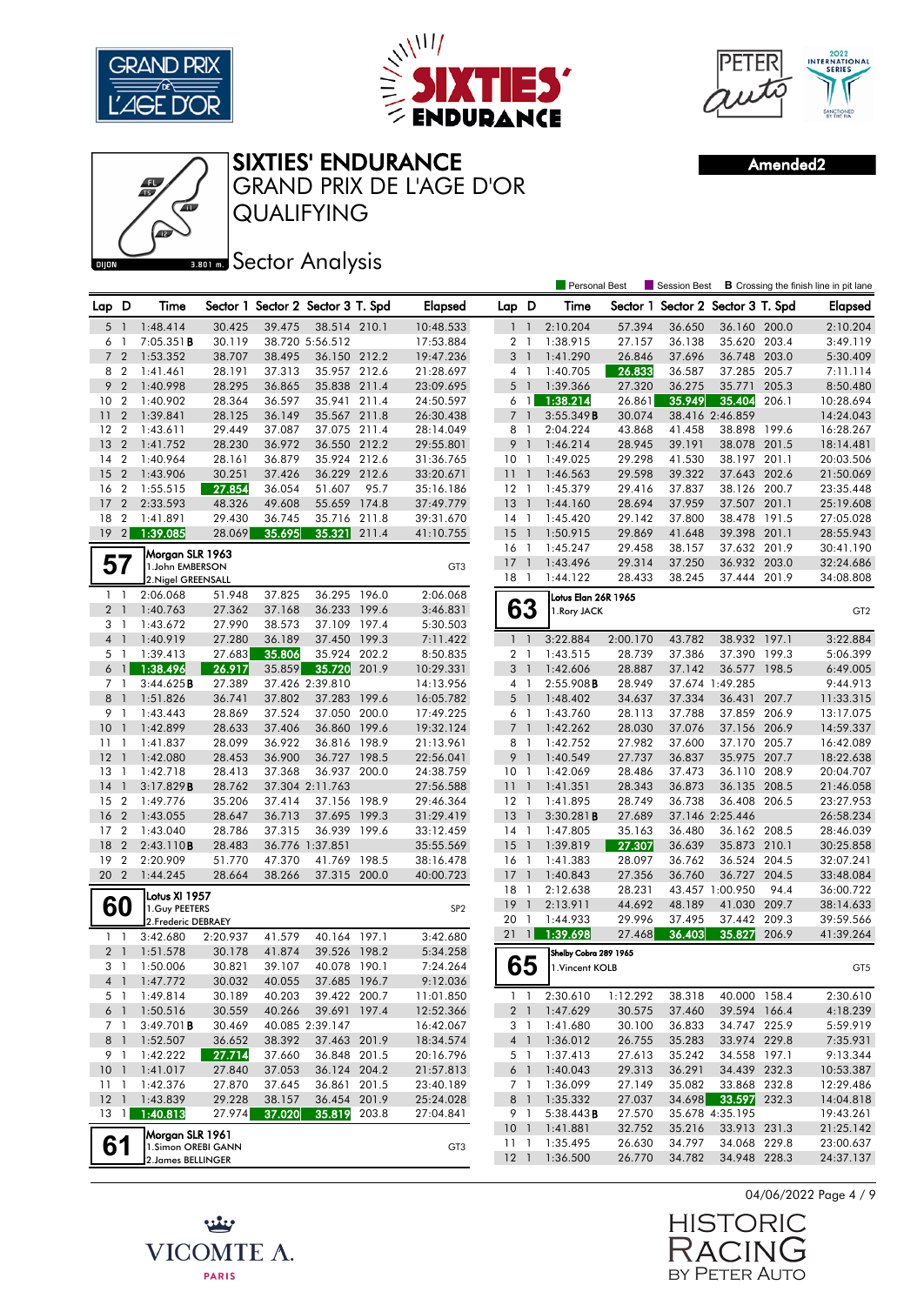





Amended2



QUALIFYING GRAND PRIX DE L'AGE D'OR SIXTIES' ENDURANCE

## **Bector Analysis**

|                                  |                                    |                                                          |                  |                  |                                   |       |                        |                            |                | <b>Personal Best</b>                     |                  | Session Best             |                        |       | <b>B</b> Crossing the finish line in pit lane |
|----------------------------------|------------------------------------|----------------------------------------------------------|------------------|------------------|-----------------------------------|-------|------------------------|----------------------------|----------------|------------------------------------------|------------------|--------------------------|------------------------|-------|-----------------------------------------------|
| Lap D                            |                                    | Time                                                     |                  |                  | Sector 1 Sector 2 Sector 3 T. Spd |       | <b>Elapsed</b>         | Lap D                      |                | Time                                     | Sector 1         | Sector 2 Sector 3 T. Spd |                        |       | <b>Elapsed</b>                                |
| 13                               | -1                                 | 1:36.717                                                 | 26.716           | 35.962           | 34.039 229.3                      |       | 26:13.854              | 111                        |                | 1:36.431                                 | 26.778           | 35.944                   | 33.709 246.6           |       | 19:26.060                                     |
| 14                               | $\overline{1}$                     | 1:37.599                                                 | 27.135           | 36.200           | 34.264 229.8                      |       | 27:51.453              | $12-1$                     |                | 1:33.167                                 | 26.317           | 33.896                   | 32.954                 | 247.1 | 20:59.227                                     |
| 15                               | $\mathbf{1}$                       | 1:35.824                                                 | 26.841           | 34.805           | 34.178 229.8                      |       | 29:27.277              | $13-1$                     |                | 3:29.360B                                | 28.012           |                          | 35.204 2:26.144        |       | 24:28.587                                     |
| 16                               | $\overline{1}$                     | 1:35.951                                                 | 26.530           | 34.713           | 34.708 234.3                      |       | 31:03.228              | 14                         | $\overline{2}$ | 1:47.555                                 | 36.618           | 36.548                   | 34.389 243.2           |       | 26:16.142                                     |
| $17-1$                           |                                    | 1:36.896                                                 | 27.438           | 35.552           | 33.906 230.3                      |       | 32:40.124              | 15 <sup>2</sup>            |                | 1:37.767                                 | 27.659           | 35.667                   | 34.441                 | 243.2 | 27:53.909                                     |
| 18                               | $\overline{1}$                     | 1:36.133                                                 | 27.228           | 35.044           | 33.861                            | 231.3 | 34:16.257              | 16                         | $\overline{2}$ | 1:36.561                                 | 27.224           | 35.603                   | 33.734                 | 244.3 | 29:30.470                                     |
| 19                               | -1                                 | 2:19.800                                                 | 28.597           |                  | 43.705 1:07.498                   | 80.7  | 36:36.057              | 17 <sup>2</sup>            |                | 1:36.795                                 | 27.419           | 35.430                   | 33.946 245.5           |       | 31:07.265                                     |
| 20                               | $\overline{1}$                     | 2:03.224                                                 | 49.460           | 39.816           | 33.948 228.3                      |       | 38:39.281              | 18                         | $\overline{2}$ | 1:37.439                                 | 27.770           | 35.520                   | 34.149                 | 243.8 | 32:44.704                                     |
| 21                               | $\mathbf{1}$                       | 1:34.878                                                 | 26.313           | 34.687           | 33.878 230.3                      |       | 40:14.159              | 19 <sup>2</sup>            |                | 1:39.237                                 | 27.921           | 35.692                   | 35.624 241.1           |       | 34:23.941                                     |
|                                  |                                    | Shelby Mustang GT350 1965                                |                  |                  |                                   |       |                        | 20                         | $\overline{2}$ | 2:23.507                                 | 38.305           | 49.225                   | 55.977 102.5           |       | 36:47.448                                     |
| 67                               |                                    | 1. Thomas STUDER                                         |                  |                  |                                   |       | GT <sub>5</sub>        | 21<br>22 2                 | $\overline{2}$ | 1:59.617<br>1:38.258                     | 44.849<br>28.293 | 41.030<br>35.603         | 33.738<br>34.362 229.8 | 244.3 | 38:47.065<br>40:25.323                        |
|                                  |                                    |                                                          |                  |                  |                                   |       |                        |                            |                |                                          |                  |                          |                        |       |                                               |
| 1 <sup>1</sup>                   |                                    | 2:40.384                                                 | 1:27.324         | 37.318           | 35.742 220.0                      |       | 2:40.384               |                            |                | Lotus XI Le Mans 1957                    |                  |                          |                        |       |                                               |
| 2 <sub>1</sub><br>3 <sup>1</sup> |                                    | 1:39.046                                                 | 28.103           | 35.486           | 35.457 224.1<br>36.773 218.6      |       | 4:19.430               |                            |                | 1.Gilles COURAUDON<br>2. Maxime GRANSART |                  |                          |                        |       | SP <sub>2</sub>                               |
| 4 1                              |                                    | 1:40.800                                                 | 28.153<br>28.387 | 35.874<br>36.342 | 35.473 221.3                      |       | 6:00.230               |                            |                | 3:07.819                                 | 1:47.743         | 41.109                   | 38.967 181.5           |       | 3:07.819                                      |
| $5-1$                            |                                    | 1:40.202<br>1:40.519                                     | 28.004           | 36.590           | 35.925 224.1                      |       | 7:40.432<br>9:20.951   | $1\quad$<br>2 <sub>1</sub> |                | 1:48.099                                 | 29.998           | 39.044                   | 39.057                 | 180.6 | 4:55.918                                      |
| 6                                | $\overline{1}$                     | 3:04.364B                                                | 27.907           |                  | 36.544 1:59.913                   |       | 12:25.315              | 3                          | $\overline{1}$ | 1:46.478                                 | 29.405           | 38.579                   | 38.494                 | 184.3 | 6:42.396                                      |
| $7-1$                            |                                    | 1:50.446                                                 | 38.672           | 36.582           | 35.192 225.0                      |       | 14:15.761              | $4-1$                      |                | 1:49.457                                 | 29.888           | 39.370                   | 40.199                 | 186.5 | 8:31.853                                      |
| 8                                | -1 <b>I</b>                        | 1:38.748                                                 | 27.877           | 35.903           | 34.968                            | 224.1 | 15:54.509              | 5 <sub>1</sub>             |                | 1:47.324                                 | 30.340           | 38.487                   | 38.497 189.1           |       | 10:19.177                                     |
| 9                                | $\overline{1}$                     | 1:39.257                                                 | 28.201           | 35.844           | 35.212                            | 220.9 | 17:33.766              | 6 <sup>1</sup>             |                | 1:47.935                                 | 29.646           | 38.906                   | 39.383                 | 188.2 | 12:07.112                                     |
| 10                               | $\mathbf{1}$                       | 1:40.205                                                 | 28.383           | 36.147           | 35.675 223.6                      |       | 19:13.971              | 7 <sub>1</sub>             |                | 1:48.873                                 | 29.253           | 39.199                   | 40.421                 | 186.5 | 13:55.985                                     |
| 11                               | $\overline{\phantom{a}}$           | 1:40.428                                                 | 28.044           | 36.061           | 36.323 224.1                      |       | 20:54.399              | 8 <sup>1</sup>             |                | 1:47.283                                 | 29.541           | 38.631                   | 39.111                 | 184.0 | 15:43.268                                     |
| $12-1$                           |                                    | 1:39.437                                                 | 27.980           | 36.126           | 35.331 224.1                      |       | 22:33.836              |                            |                | Austin-Healey 3000 Mk I 1960             |                  |                          |                        |       |                                               |
|                                  |                                    | Jaguar E-Type 3.8 1962                                   |                  |                  |                                   |       |                        |                            | 72             | 1. François FILLON                       |                  |                          |                        |       | GTS12                                         |
| 68                               |                                    | 1. Dirk EBELING                                          |                  |                  |                                   |       | GT4                    |                            |                | 2.André RAULIN                           |                  |                          |                        |       |                                               |
|                                  |                                    | 2. Christian SCHOEDEL                                    |                  |                  |                                   |       |                        | $\mathbf{1}$               | $\overline{1}$ | 2:56.489                                 | 1:33.486         | 42.453                   | 40.550                 | 194.2 | 2:56.489                                      |
| 1 <sup>1</sup>                   |                                    | 2:28.414                                                 | 1:13.387         | 39.191           | 35.836 223.6                      |       | 2:28.414               | 2 <sub>1</sub>             |                | 1:49.366                                 | 30.986           | 40.225                   | 38.155                 | 196.7 | 4:45.855                                      |
| 2 <sub>1</sub>                   |                                    | 1:40.853                                                 | 28.589           | 36.705           | 35.559                            | 224.5 | 4:09.267               | 3                          | $\overline{1}$ | 1:49.007                                 | 30.858           | 39.801                   | 38.348                 | 196.4 | 6:34.862                                      |
| 3 <sup>1</sup>                   |                                    | 3:19.735B                                                | 29.298           |                  | 37.910 2:12.527                   |       | 7:29.002               | 4 <sup>1</sup>             |                | 1:48.808                                 | 30.587           | 39.535                   | 38.686 198.5           |       | 8:23.670                                      |
| 4 1                              |                                    | 1:48.655                                                 | 36.796           | 36.486           | 35.373                            | 226.9 | 9:17.657               | 5 <sub>1</sub>             |                | 1:49.481                                 | 30.628           | 39.571                   | 39.282 199.3           |       | 10:13.151                                     |
| 5 <sub>1</sub>                   |                                    | 1:41.973                                                 | 28.903           | 36.474           | 36.596 225.9                      |       | 10:59.630              | $6-1$                      |                | 1:49.519                                 | 30.964           | 39.962                   | 38.593 194.9           |       | 12:02.670                                     |
| 6 1                              |                                    | 1:40.920                                                 | 28.567           | 36.280           | 36.073 226.9                      |       | 12:40.550              | $7-1$                      |                | 1:51.697                                 | 31.937           | 39.689                   | 40.071 196.0           |       | 13:54.367                                     |
| 7 <sup>1</sup>                   |                                    | 1:40.114                                                 | 28.354           | 36.219           | 35.541 226.4                      |       | 14:20.664              | 8                          | $\overline{1}$ | 1:50.725                                 | 31.173           | 40.473                   | 39.079                 | 194.9 | 15:45.092                                     |
| 8                                | $\overline{1}$                     | 1:41.065                                                 | 27.991           | 37.556           | 35.518 228.3                      |       | 16:01.729              | 9 1                        |                | 1:48.777                                 | 31.003           | 39.215                   | 38.559 196.7           |       | 17:33.869                                     |
| 9                                | $\overline{1}$                     | 1:39.649                                                 | 28.034           | 36.001           | 35.614 227.4                      |       | 17:41.378              | $10-1$                     |                | 1:50.596                                 | 30.843           | 40.374                   | 39.379                 | 194.2 | 19:24.465                                     |
| 10                               | $\mathbf{1}$                       | 4:37.385B                                                | 28.913           |                  | 39.895 3:28.577                   |       | 22:18.763              | 11                         | $\overline{1}$ | 3:42.197B                                | 32.850           |                          | 42.434 2:26.913        |       | 23:06.662                                     |
| 11                               | $\boldsymbol{2}$<br>$\overline{2}$ | 1:49.906                                                 | 35.286           | 37.658           | 36.962 222.7                      |       | 24:08.669              | 12                         | $\overline{2}$ | 2:01.910                                 | 38.497           | 41.514                   | 41.899 194.2           |       | 25:08.572                                     |
| 12<br>13                         | $\overline{2}$                     | 1:42.270<br>1:41.451                                     | 28.714<br>28.885 | 37.107<br>36.305 | 36.449 222.2                      |       | 25:50.939              | 13 2<br>14                 | $\overline{2}$ | 1:53.361                                 | 32.459           | 40.440<br>42.373         | 40.462<br>40.334 197.4 | 195.7 | 27:01.933                                     |
| 14                               | $\overline{2}$                     | 1:42.061                                                 | 28.437           | 36.696           | 36.261 224.1<br>36.928 225.0      |       | 27:32.390<br>29:14.451 | 15 2                       |                | 1:54.421<br>1:50.759                     | 31.714<br>31.122 | 40.243                   | 39.394 197.4           |       | 28:56.354<br>30:47.113                        |
| 15                               | $\overline{2}$                     | 1:41.603                                                 | 28.546           | 36.645           | 36.412 225.0                      |       | 30:56.054              | 16                         | $\overline{2}$ | 1:49.516                                 | 30.331           | 39.749                   | 39.436 196.0           |       | 32:36.629                                     |
| 16                               | $\overline{2}$                     | 1:40.793                                                 | 28.629           | 36.290           | 35.874                            | 225.9 | 32:36.847              | 17                         | $\overline{2}$ | 1:50.330                                 | 31.114           | 40.162                   | 39.054                 | 199.3 | 34:26.959                                     |
| 17 <sub>2</sub>                  |                                    | 1:50.066                                                 | 27.994           | 40.879           | 41.193 172.0                      |       | 34:26.913              | 18 2                       |                | 2:21.658                                 | 39.653           | 46.438                   | 55.567 102.9           |       | 36:48.617                                     |
|                                  |                                    |                                                          |                  |                  |                                   |       |                        |                            |                | 19 2 2:08.137                            | 46.640           | 42.604                   | 38.893 195.3           |       | 38:56.754                                     |
|                                  | 70                                 | Shelby Cobra Daytona Coupe 1964<br>1.Pierre-Alain FRANCE |                  |                  |                                   |       | GT <sub>5</sub>        | 20 2                       |                | 1:50.206                                 | 30.525           | 40.627                   | 39.054 195.7           |       | 40:46.960                                     |
|                                  |                                    | 2.Erwin FRANCE                                           |                  |                  |                                   |       |                        |                            |                | Lotus Elan 26R 1965                      |                  |                          |                        |       |                                               |
|                                  | $1\quad 2$                         | 2:01.465                                                 | 52.500           | 35.310           | 33.655 242.7                      |       | 2:01.465               |                            | 75             | 1.Simon EVANS                            |                  |                          |                        |       | GT <sub>2</sub>                               |
|                                  |                                    | 2 2 1:39.485                                             | 27.997           | 37.954           | 33.534 243.8                      |       | 3:40.950               |                            |                | 2. James LITTLEJOHN                      |                  |                          |                        |       |                                               |
| 3 <sub>2</sub>                   |                                    | 1:36.170                                                 | 27.473           | 34.589           | 34.108 243.8                      |       | 5:17.120               | $1\quad$                   |                | 2:00.156                                 | 46.758           | 37.271                   | 36.127 205.7           |       | 2:00.156                                      |
| 4 <sub>2</sub>                   |                                    | 1:35.902                                                 | 26.960           | 34.037           | 34.905 234.3                      |       | 6:53.022               | 2 <sub>1</sub>             |                | 1:45.751                                 | 28.007           | 42.077                   | 35.667 210.1           |       | 3:45.907                                      |
| 5 <sub>2</sub>                   |                                    | 1:36.026                                                 | 26.901           | 35.614           | 33.511 243.2                      |       | 8:29.048               | 3 1                        |                | 1:46.168                                 | 28.133           | 40.717                   | 37.318 208.9           |       | 5:32.075                                      |
|                                  |                                    | 6 2 1:33.919                                             | 26.903           | 34.040           | 32.976 244.9                      |       | 10:02.967              | 4 <sup>1</sup>             |                | 1:39.954                                 | 26.910           | 36.369                   | 36.675 212.2           |       | 7:12.029                                      |
|                                  |                                    | 7 2 1:33.149                                             | 26.313           | 33.721           | 33.115 246.0                      |       | 11:36.116              | 5 1                        |                | 1:40.871                                 | 28.839           | 36.080                   | 35.952 211.8           |       | 8:52.900                                      |
| 8 2                              |                                    | 2:58.421B                                                | 26.041           |                  | 35.190 1:57.190                   |       | 14:34.537              | 6 <sup>1</sup>             |                | 1:37.729                                 | 26.984           | 35.651                   | 35.094 215.1           |       | 10:30.629                                     |
| 9 1                              |                                    | 1:41.345                                                 | 32.858           | 34.895           | 33.592 243.8                      |       | 16:15.882              | 7 1                        |                | 1:40.491                                 | 27.485           | 37.543                   | 35.463 215.1           |       | 12:11.120                                     |
| 10 <sub>1</sub>                  |                                    | 1:33.747                                                 | 26.152           | 34.016           | 33.579 246.0                      |       | 17:49.629              |                            | 8 1            | 1:42.785                                 | 27.571           | 37.857                   | 37.357 214.3           |       | 13:53.905                                     |

04/06/2022 Page 5 / 9

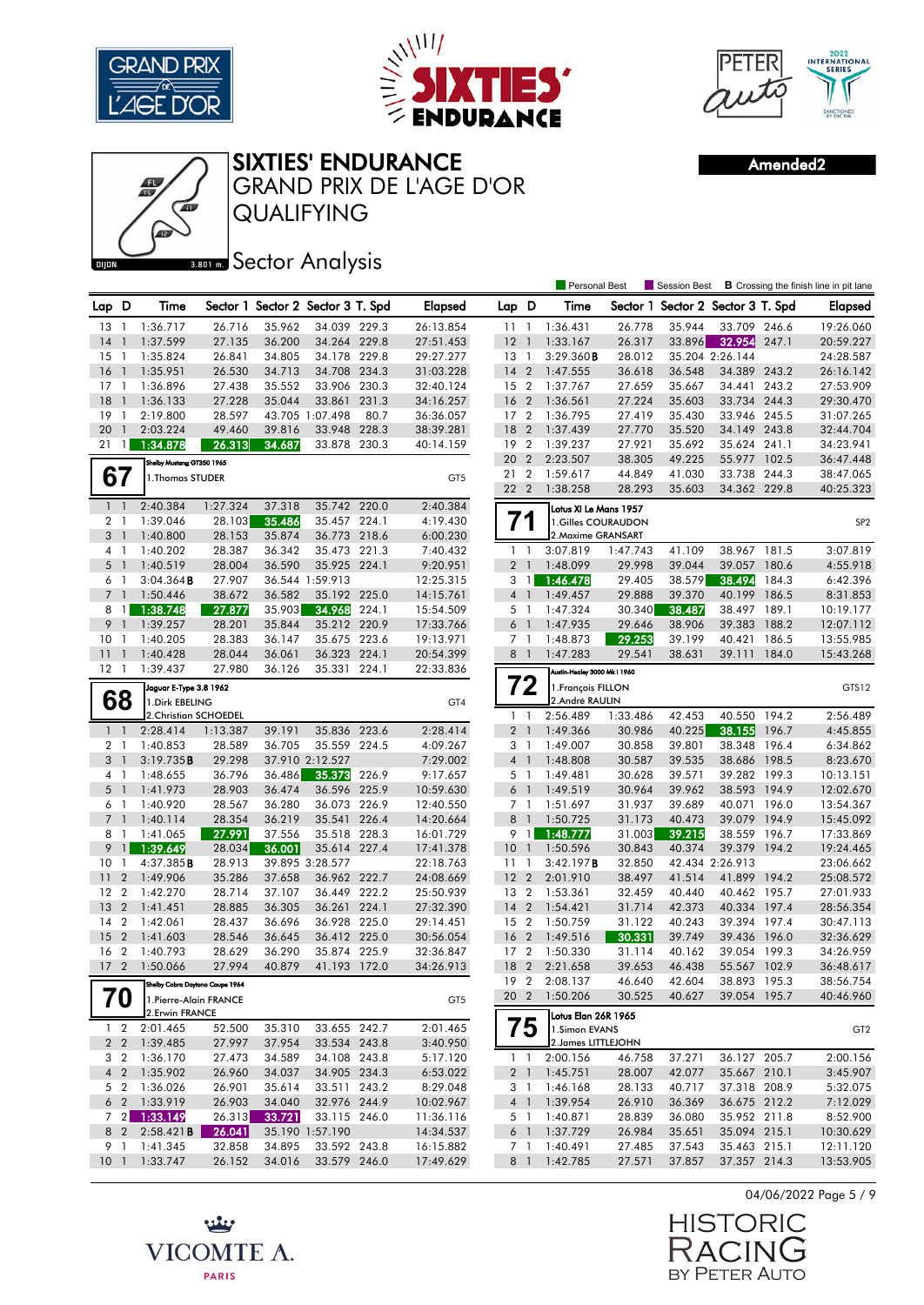





Amended2



**Bector Analysis** 

|                 |                                  |                        |                  |                  |                                   |       |                        |                 |                | <b>Personal Best</b>              |                          | Session Best                      |                  |       | <b>B</b> Crossing the finish line in pit lane |
|-----------------|----------------------------------|------------------------|------------------|------------------|-----------------------------------|-------|------------------------|-----------------|----------------|-----------------------------------|--------------------------|-----------------------------------|------------------|-------|-----------------------------------------------|
| Lap D           |                                  | Time                   |                  |                  | Sector 1 Sector 2 Sector 3 T. Spd |       | <b>Elapsed</b>         | Lap D           |                | Time                              |                          | Sector 1 Sector 2 Sector 3 T. Spd |                  |       | Elapsed                                       |
| 9               | -1                               | 1:40.265               | 29.065           | 35.750           | 35.450 212.2                      |       | 15:34.170              | 13              | $\overline{2}$ | 1:39.677                          | 29.268                   | 34.879                            | 35.530 222.7     |       | 26:44.847                                     |
| 10              | $\mathbf{1}$                     | 1:38.769               | 27.050           | 35.782           | 35.937 213.0                      |       | 17:12.939              | 14              | $\overline{2}$ | 1:38.948                          | 27.180                   | 35.378                            | 36.390 224.5     |       | 28:23.795                                     |
| 11              | -1                               | 1:40.006               | 28.573           | 35.910           | 35.523 211.8                      |       | 18:52.945              | 15              | $\overline{2}$ | 1:36.567                          | 27.380                   | 34.808                            | 34.379           | 225.9 | 30:00.362                                     |
| 12              | $\overline{1}$                   | 3:21.256B              | 27.448           |                  | 35.756 2:18.052                   |       | 22:14.201              | 16              | $\sqrt{2}$     | 1:37.124                          | 27.086                   | 35.333                            | 34.705           | 225.0 | 31:37.486                                     |
| 13              | $\overline{2}$                   | 1:44.698               | 34.834           | 35.565           | 34.299 213.9                      |       | 23:58.899              | 17 <sub>2</sub> |                | 1:38.545                          | 27.380                   | 35.429                            | 35.736 222.7     |       | 33:16.031                                     |
| 14              | 2                                | 1:35.257               | 26.418           | 34.587           | 34.252 215.6                      |       | 25:34.156              |                 |                | Alfa Romeo Giulia Sprint GTA 1966 |                          |                                   |                  |       |                                               |
| 15              | $\frac{2}{3}$                    | 1:35.809               | 26.642           | 34.931           | 34.236                            | 215.6 | 27:09.965              |                 | 92             | 1.Alain VÖGELE                    |                          |                                   |                  |       | GT <sub>2</sub>                               |
| 16              | $\overline{2}$                   | 1:38.570               | 27.140           | 36.902           | 34.528 216.0                      |       | 28:48.535              |                 |                |                                   |                          |                                   |                  |       |                                               |
| 17 <sup>2</sup> |                                  | 1:36.025               | 26.804           | 34.645           | 34.576 217.3                      |       | 30:24.560              | $\mathbf{1}$    | $\overline{1}$ | 4:12.995                          | 2:51.075                 | 40.725                            | 41.195           | 180.9 | 4:12.995                                      |
| 18              | $\overline{2}$                   | 1:36.792               | 27.179           | 34.927           | 34.686 216.0                      |       | 32:01.352              | 2 <sub>1</sub>  |                | 1:48.220                          | 30.902                   | 38.141                            | 39.177 178.8     |       | 6:01.215                                      |
| 19              | $\overline{2}$                   | 1:36.807               | 26.139           | 35.698           | 34.970                            | 217.7 | 33:38.159              | 3 <sup>1</sup>  |                | 1:47.622                          | 30.105                   | 38.568                            | 38.949           | 180.6 | 7:48.837                                      |
| 20 2            |                                  | 2:09.841               | 27.955           |                  | 38.868 1:03.018                   | 87.2  | 35:48.000              | 4 1             |                | 1:46.580                          | 30.018                   | 38.103                            | 38.459           | 184.6 | 9:35.417                                      |
|                 |                                  | Lotus Elan 26R 1964    |                  |                  |                                   |       |                        | 5               | $\overline{1}$ | 1:47.198                          | 30.131                   | 38.060                            | 39.007 181.5     |       | 11:22.615                                     |
|                 | 79                               | 1. Victor GUTZWILLER   |                  |                  |                                   |       | GT <sub>2</sub>        | 6 1             |                | 1:48.018                          | 30.050                   | 39.109                            | 38.859           | 184.3 | 13:10.633                                     |
|                 |                                  |                        |                  |                  |                                   |       |                        | $7-1$           |                | 1:45.877                          | 29.746                   | 37.750                            | 38.381           | 185.9 | 14:56.510                                     |
| $1\quad$        |                                  | 2:01.381               | 49.062           | 36.820           | 35.499                            | 210.9 | 2:01.381               | 8               | $\overline{1}$ | 1:46.181                          | 29.878                   | 37.840                            | 38.463           | 185.2 | 16:42.691                                     |
| $\overline{2}$  | $\overline{1}$                   | 1:45.854               | 27.812           | 41.931           | 36.111                            | 204.9 | 3:47.235               | 9               | $\mathbf{1}$   | 1:45.844                          | 29.614                   | 37.948                            | 38.282 184.6     |       | 18:28.535                                     |
|                 |                                  | Jaguar E-Type 3.8 1964 |                  |                  |                                   |       |                        | 10 <sup>°</sup> | $\overline{1}$ | 6:05.999B                         | 29.861                   |                                   | 38.667 4:57.471  |       | 24:34.534                                     |
| 81              |                                  | 1. Patrick BONNARDEL   |                  |                  |                                   |       | GT4                    | 11              | $\overline{1}$ | 1:54.603                          | 38.085                   | 38.103                            | 38.415           | 186.9 | 26:29.137                                     |
|                 |                                  | 2.Alexandre BONNARDEL  |                  |                  |                                   |       |                        | $12-1$          |                | 1:45.851                          | 29.786                   | 37.800                            | 38.265           | 185.9 | 28:14.988                                     |
| $\mathbf{1}$    | $\overline{2}$                   | 2:27.766               | 1:09.565         | 39.701           | 38.500 206.5                      |       | 2:27.766               | 13              | $\overline{1}$ | 1:45.871                          | 29.657                   | 37.883                            | 38.331           | 181.5 | 30:00.859                                     |
|                 | 2 <sub>2</sub>                   | 1:47.635               | 30.761           | 38.823           | 38.051 211.4                      |       | 4:15.401               | 14              | $\overline{1}$ | 1:47.931                          | 29.666                   | 38.879                            | 39.386           | 181.5 | 31:48.790                                     |
|                 | 3 <sub>2</sub>                   | 1:45.521               | 29.663           | 38.166           | 37.692 212.2                      |       | 6:00.922               | 15 <sup>5</sup> | $\overline{1}$ | 1:46.258                          | 29.247                   | 38.367                            | 38.644           | 182.1 | 33:35.048                                     |
| 4 <sup>2</sup>  |                                  | 1:45.323               | 29.073           | 38.210           | 38.040 213.4                      |       | 7:46.245               |                 |                | Austin-Healey 100-4 1956          |                          |                                   |                  |       |                                               |
| 5 <sub>2</sub>  |                                  | 1:44.408               | 29.468           | 38.063           | 36.877 213.9                      |       | 9:30.653               |                 | 04             |                                   | 1. François de CHANTERAC |                                   |                  |       | GT <sub>3</sub>                               |
| 6 <sub>2</sub>  |                                  | 1:44.636               | 29.658           | 37.899           | 37.079 213.0                      |       | 11:15.289              |                 |                | 2. Jérémy DA ROCHA                |                          |                                   |                  |       |                                               |
| 7 <sup>2</sup>  |                                  | 1:42.635               | 28.754           | 37.409           | 36.472 215.1                      |       | 12:57.924              | 1               | $\overline{1}$ | 2:57.601                          | 1:35.133                 | 41.294                            | 41.174           | 171.7 | 2:57.601                                      |
| 8               | $\overline{2}$                   | 1:42.153               | 27.828           | 37.577           | 36.748 214.3                      |       | 14:40.077              | $\overline{2}$  | $\overline{1}$ | 1:53.536                          | 32.129                   | 40.085                            | 41.322 170.1     |       | 4:51.137                                      |
| 9               | $\overline{2}$                   | 1:43.193               | 28.792           | 38.214           | 36.187 216.0                      |       | 16:23.270              | 3               | $\overline{1}$ | 1:49.835                          | 30.324                   | 39.128                            | 40.383           | 170.9 | 6:40.972                                      |
| 10 <sub>2</sub> |                                  | 1:42.995               | 28.774           | 37.633           | 36.588 214.7                      |       | 18:06.265              | 4 <sup>1</sup>  |                | 1:52.594                          | 30.787                   | 40.448                            | 41.359 173.6     |       | 8:33.566                                      |
| 11<br>12        | $\overline{2}$<br>$\overline{1}$ | 3:28.641B              | 28.778           |                  | 39.204 2:20.659                   |       | 21:34.906              | 5 1<br>$6-1$    |                | 1:51.440                          | 30.012                   | 40.858<br>39.852                  | 40.570 172.2     | 173.6 | 10:25.006                                     |
| 13              | -1                               | 1:48.824<br>1:41.180   | 35.457<br>28.142 | 36.833<br>36.316 | 36.534 213.4<br>36.722 213.9      |       | 23:23.730<br>25:04.910 | 7 <sup>1</sup>  |                | 1:50.546<br>1:50.549              | 30.656<br>30.821         | 38.990                            | 40.038<br>40.738 | 173.9 | 12:15.552<br>14:06.101                        |
| 14              | $\overline{1}$                   | 1:41.319               | 28.513           | 37.034           | 35.772 217.3                      |       | 26:46.229              | 8               | $\overline{1}$ | 1:48.199                          | 29.568                   | 38.928                            | 39.703           | 173.4 | 15:54.300                                     |
| 15              | $\overline{1}$                   | 1:40.135               | 27.958           | 36.411           | 35.766 216.9                      |       | 28:26.364              | 9 1             |                | 1:49.886                          | 30.486                   | 39.536                            | 39.864 174.5     |       | 17:44.186                                     |
| 16              | $\overline{1}$                   | 1:51.080               | 31.213           | 41.582           | 38.285 217.7                      |       | 30:17.444              | 10 <sub>1</sub> |                | 1:56.263                          | 30.053                   | 45.087                            | 41.123 169.0     |       | 19:40.449                                     |
| 17              | $\overline{1}$                   | 1:39.550               | 27.828           | 36.286           | 35.436                            | 216.9 | 31:56.994              | 11              | $\overline{1}$ | 3:12.728B                         | 30.432                   |                                   | 42.804 1:59.492  |       | 22:53.177                                     |
| 18              | $\mathbf{1}$                     | 1:40.558               | 28.076           | 36.922           | 35.560 216.0                      |       | 33:37.552              | 12 <sup>2</sup> |                | 2:09.865                          | 42.356                   | 43.442                            | 44.067           | 164.6 | 25:03.042                                     |
| 19              | $\mathbf{1}$                     | 2:12.943               | 31.854           |                  | 40.972 1:00.117                   | 92.7  | 35:50.495              | 13              | $\overline{2}$ | 1:59.070                          | 34.475                   | 41.520                            | 43.075           | 170.1 | 27:02.112                                     |
| 20              | $\mathbf{1}$                     | 2:18.628               | 48.568           | 49.653           | 40.407 212.6                      |       | 38:09.123              | 14              | $\overline{2}$ | 2:04.998                          | 37.388                   | 42.773                            | 44.837           | 166.9 | 29:07.110                                     |
| 21              | $\mathbf{1}$                     | 1:39.484               | 27.866           | 35.915           | 35.703                            | 216.0 | 39:48.607              | 15 <sup>2</sup> |                | 2:00.439                          | 33.682                   | 42.408                            | 44.349           | 165.6 | 31:07.549                                     |
| 221             |                                  | 1:41.663               | 27.752           | 35.921           | 37.990 142.3                      |       | 41:30.270              | 16              | $\overline{2}$ | 1:58.107                          | 33.992                   | 40.856                            | 43.259           | 166.7 | 33:05.656                                     |
|                 |                                  | Jaguar E-Type 3.8 1964 |                  |                  |                                   |       |                        | 17              | $\overline{2}$ | 2:10.339                          | 33.817                   | 41.705                            | 54.817           | 96.6  | 35:15.995                                     |
|                 | 90                               | 1. Carlos F. CRUZ      |                  |                  |                                   |       | GT4                    | 18 2            |                | 2:35.530                          | 47.582                   | 49.614                            | 58.334           | 136.0 | 37:51.525                                     |
|                 |                                  | 2.Miguel AMARAL        |                  |                  |                                   |       |                        | 192             |                | 1:59.759                          | 35.202                   | 41.329                            | 43.228 172.5     |       | 39:51.284                                     |
|                 | $1\quad$                         | 3:32.839               | 2:13.634         | 41.488           | 37.717 211.8                      |       | 3:32.839               |                 |                | 20 2 1:55.889                     | 32.979                   | 40.618                            | 42.292 170.6     |       | 41:47.173                                     |
|                 | 2 <sup>1</sup>                   | 1:40.924               | 28.947           | 36.180           | 35.797 218.2                      |       | 5:13.763               |                 |                | Shelby Cobra Daytona Coupe 1965   |                          |                                   |                  |       |                                               |
| 3 1             |                                  | 1:39.345               | 27.909           | 35.690           | 35.746 219.1                      |       | 6:53.108               | 109             |                | 1. Olivier BREITTMAYER            |                          |                                   |                  |       | GT <sub>5</sub>                               |
| $4-1$           |                                  | 1:39.177               | 27.564           | 36.375           | 35.238 220.0                      |       | 8:32.285               |                 |                | 2.Emile BREITTMAYER               |                          |                                   |                  |       |                                               |
|                 | 5 1                              | 1:39.569               | 28.107           | 35.506           | 35.956 220.0                      |       | 10:11.854              |                 | $1\quad1$      | 2:44.060                          | 1:31.032                 | 37.398                            | 35.630 232.3     |       | 2:44.060                                      |
| $6-1$           |                                  | 1:46.039               | 33.914           | 36.514           | 35.611 221.3                      |       | 11:57.893              | 2 <sub>1</sub>  |                | 1:40.750                          | 28.445                   | 36.047                            | 36.258 231.8     |       | 4:24.810                                      |
| 7 1             |                                  | 1:39.041               | 27.698           | 35.883           | 35.460 218.2                      |       | 13:36.934              | 3 1             |                | 1:40.003                          | 28.734                   | 35.913                            | 35.356 231.8     |       | 6:04.813                                      |
|                 | 8 1                              | 1:38.818               | 27.742           | 35.993           | 35.083 221.8                      |       | 15:15.752              | 4 <sup>1</sup>  |                | 1:42.068                          | 28.393                   | 37.070                            | 36.605 228.8     |       | 7:46.881                                      |
|                 | 9 1                              | 1:39.473               | 27.426           | 36.029           | 36.018 220.0                      |       | 16:55.225              | 5 1             |                | 1:38.275                          | 27.725                   | 35.258                            | 35.292 230.3     |       | 9:25.156                                      |
| 10 <sub>1</sub> |                                  | 1:38.457               | 27.992           | 35.716           | 34.749 222.7                      |       | 18:33.682              |                 | 6 1            | 4:23.075B                         | 28.028                   |                                   | 36.988 3:18.059  |       | 13:48.231                                     |
| $11-1$          |                                  | 4:44.777B              | 27.152           |                  | 39.409 3:38.216                   |       | 23:18.459              |                 | 7 <sup>2</sup> | 1:48.756                          | 35.907                   | 37.131                            | 35.718 228.3     |       | 15:36.987                                     |
| 12 <sub>2</sub> |                                  | 1:46.711               | 35.921           | 35.166           | 35.624 220.9                      |       | 25:05.170              |                 |                | 8 2 1:36.934                      | 26.554                   | 35.300                            | 35.080 230.8     |       | 17:13.921                                     |



**HISTORIC** RACIN ュ BY PETER AUTO

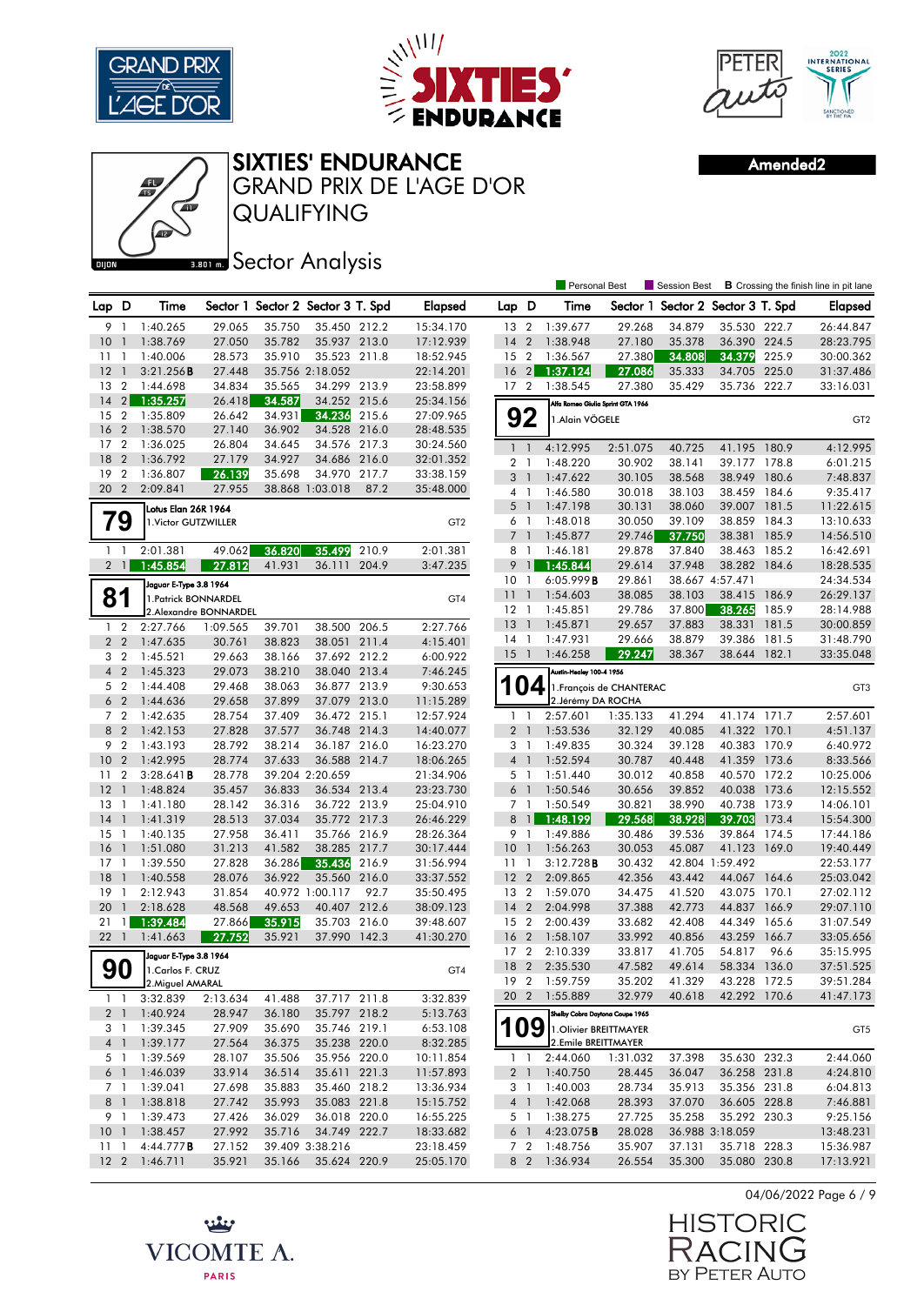

卿





SIXTIES' ENDURANCE

QUALIFYING

**Ban B** Sector Analysis

GRAND PRIX DE L'AGE D'OR

Amended2

|                       |                              |                         |                  |                          |                                   |       |                       |                                  |                          | Personal Best                     |                  |                                   |                                 |       | Session Best <b>B</b> Crossing the finish line in pit lane |
|-----------------------|------------------------------|-------------------------|------------------|--------------------------|-----------------------------------|-------|-----------------------|----------------------------------|--------------------------|-----------------------------------|------------------|-----------------------------------|---------------------------------|-------|------------------------------------------------------------|
| Lap D                 |                              | Time                    |                  |                          | Sector 1 Sector 2 Sector 3 T. Spd |       | <b>Elapsed</b>        | Lap D                            |                          | Time                              |                  | Sector 1 Sector 2 Sector 3 T. Spd |                                 |       | Elapsed                                                    |
| 9 2                   |                              | 1:39.197                | 28.458           | 36.399                   | 34.340 231.3                      |       | 18:53.118             |                                  |                          | Lotus Elan 26R 1964               |                  |                                   |                                 |       |                                                            |
| 10                    | $\overline{2}$               | 1:40.612                | 26.329           | 40.020                   | 34.263 230.8                      |       | 20:33.730             | 126                              |                          | 1. Pascal DUHAMEL                 |                  |                                   |                                 |       | GTS11                                                      |
| 11                    | $\overline{2}$               | 1:37.615                | 28.174           | 34.953                   | 34.488 230.8                      |       | 22:11.345             |                                  |                          |                                   |                  |                                   |                                 |       |                                                            |
| 12                    | $\overline{2}$               | 1:35.932                | 26.665           | 35.016                   | 34.251                            | 231.8 | 23:47.277             | $1\quad1$                        |                          | 3:07.205                          | 1:46.212         | 41.607                            | 39.386 185.2                    |       | 3:07.205                                                   |
| 13 2                  |                              | 4:44.034B               | 26.848           |                          | 36.263 3:40.923                   |       | 28:31.311             | 2 <sub>1</sub>                   |                          | 1:50.881                          | 31.504           | 40.017                            | 39.360 188.2                    |       | 4:58.086                                                   |
| 14                    | $\overline{2}$               | 1:44.669                | 33.499           | 36.098                   | 35.072 227.8                      |       | 30:15.980             | 3 <sup>1</sup>                   |                          | 1:49.859                          | 30.106           | 40.722                            | 39.031                          | 186.5 | 6:47.945                                                   |
| 15 2                  |                              | 1:35.969                | 26.846           | 35.393                   | 33.730                            | 231.3 | 31:51.949             | $4-1$                            |                          | 1:50.170                          | 29.574           | 41.039                            | 39.557                          | 188.5 | 8:38.115                                                   |
| 16                    | $\overline{2}$               | 1:35.715                | 26.923           | 34.820                   | 33.972 229.8                      |       | 33:27.664             | 5 <sub>1</sub>                   |                          | 1:48.713                          | 29.641           | 39.812                            | 39.260                          | 191.5 | 10:26.828                                                  |
| 17 <sub>2</sub>       |                              | 1:56.094                | 26.808           | 35.198                   | 54.088 101.4                      |       | 35:23.758             | 6 1                              |                          | 1:50.891                          | 29.434           | 42.302                            | 39.155                          | 190.5 | 12:17.719                                                  |
| 18                    | $\overline{2}$               | 2:26.493                | 41.545           | 49.910                   | 55.038 185.6                      |       | 37:50.251             | 7 <sup>1</sup>                   |                          | 1:49.471                          | 29.664           | 40.000                            | 39.807 182.1                    |       | 14:07.190                                                  |
| 19                    | $\overline{2}$               | 1:36.442                | 27.322           | 35.011                   | 34.109 228.8                      |       | 39:26.693             | 8                                | $\overline{1}$           | 1:47.527                          | 29.822           | 38.682                            | 39.023                          | 190.5 | 15:54.717                                                  |
| 20                    | $\left  \frac{2}{2} \right $ | 1:35.011                | 26.316           | 34.647                   | 34.048 229.8                      |       | 41:01.704             | 9 <sub>1</sub>                   |                          | 1:48.067                          | 29.702           | 38.684                            | 39.681                          | 190.1 | 17:42.784                                                  |
|                       |                              | Lotus Elan 26R 1965     |                  |                          |                                   |       |                       | 10 <sub>1</sub>                  |                          | 6:41.178 <b>B</b>                 | 29.498           |                                   | 46.377 5:25.303                 |       | 24:23.962                                                  |
| 1                     |                              | 1. Jean-Pierre RICHELMI |                  |                          |                                   |       | GT <sub>2</sub>       | 11                               | $\mathbf{1}$             | 1:58.930                          | 38.125           | 41.033                            | 39.772 186.5                    |       | 26:22.892                                                  |
|                       |                              | 2.Philippe GACHE        |                  |                          |                                   |       |                       | 12                               | $\overline{1}$           | 1:48.005                          | 29.950           | 38.996                            | 39.059                          | 186.9 | 28:10.897                                                  |
| $1\quad 2$            |                              | 6:12.143B               |                  | 46.960 2:32.697 2:52.486 |                                   |       | 6:12.143              | 13                               | $\overline{1}$           | 1:48.229                          | 29.703           | 39.502                            | 39.024                          | 190.1 | 29:59.126                                                  |
| 2 <sub>2</sub>        |                              | 1:46.063                | 34.107           | 36.121                   | 35.835                            | 201.9 | 7:58.206              | $14-1$                           |                          | 1:47.607                          | 29.725           | 38.648                            | 39.234                          | 189.8 | 31:46.733                                                  |
| 3 <sub>2</sub>        |                              | 1:38.068                | 27.236           | 35.512                   | 35.320                            | 201.9 | 9:36.274              | $15-1$                           |                          | 1:48.382                          | 29.980           | 39.159                            | 39.243                          | 188.5 | 33:35.115                                                  |
| 4 <sup>2</sup>        |                              | 1:39.012                | 27.512           | 35.471                   | 36.029                            | 203.4 | 11:15.286             | 16 <sub>1</sub>                  |                          | 2:13.685                          | 29.668           |                                   | 41.516 1:02.501                 | 85.2  | 35:48.800                                                  |
|                       | 5 <sub>2</sub>               | 1:37.868                | 27.393           | 34.817                   | 35.658 203.8                      |       | 12:53.154             | 17                               | $\mathbf{1}$             | 2:22.000                          | 48.272           | 49.787                            | 43.941                          | 184.0 | 38:10.800                                                  |
|                       | 6 <sub>2</sub>               | 3:45.094B               | 28.147           |                          | 35.383 2:41.564                   |       | 16:38.248             | 18                               | $\overline{1}$           | 1:50.189                          | 30.874           | 40.109                            | 39.206 189.5                    |       | 40:00.989                                                  |
| 7 <sup>1</sup>        |                              | 1:50.557                | 36.298           | 37.212                   | 37.047 196.7                      |       | 18:28.805             |                                  |                          | Alfa Romeo Giulia Sprint GTA 1966 |                  |                                   |                                 |       |                                                            |
| 8                     | $\overline{1}$               | 1:43.003                | 28.721           | 38.219                   | 36.063 198.2                      |       | 20:11.808             | 127                              |                          | 1.Sandro HUBAR                    |                  |                                   |                                 |       | GT <sub>2</sub>                                            |
| 9 1                   |                              | 1:43.536                | 29.052           | 36.951                   | 37.533 200.4                      |       | 21:55.344             |                                  |                          |                                   |                  |                                   |                                 |       |                                                            |
| 10 <sup>°</sup>       | $\overline{1}$               | 1:44.391                | 29.558           | 38.053                   | 36.780 201.1                      |       | 23:39.735             | $1\quad$                         |                          | 2:56.900                          | 1:31.193         | 42.890                            | 42.817 177.0                    |       | 2:56.900                                                   |
| $11-1$                |                              | 1:45.889                | 29.390           | 39.147                   | 37.352 194.6                      |       | 25:25.624             | 2 <sub>1</sub>                   |                          | 1:53.067                          | 32.658           | 39.671                            | 40.738 180.0                    |       | 4:49.967                                                   |
| $12-1$                |                              | 1:43.876                | 29.506           | 37.516                   | 36.854 201.1                      |       | 27:09.500             | 3 <sup>1</sup>                   |                          | 1:49.969                          | 30.525           | 39.428                            | 40.016                          | 180.9 | 6:39.936                                                   |
| 13                    | $\overline{1}$               | 1:45.209                | 29.483           | 38.101                   | 37.625 202.6                      |       | 28:54.709             | 4 1                              |                          | 1:52.068                          | 31.287           | 40.287                            | 40.494 184.0                    |       | 8:32.004                                                   |
| 14                    | $\overline{1}$               | 1:44.524                | 29.685           | 37.488                   | 37.351                            | 201.1 | 30:39.233             | 5                                | $\overline{\phantom{0}}$ | 1:52.891                          | 31.464           | 40.999                            | 40.428                          | 186.2 | 10:24.895                                                  |
| $15-1$                | $\overline{1}$               | 1:43.072                | 28.975           | 37.628                   | 36.469 197.1                      |       | 32:22.305             | 6                                | -1                       | 1:50.725                          | 30.752           | 40.794                            | 39.179                          | 187.2 | 12:15.620                                                  |
| 16<br>17              | $\overline{1}$               | 1:41.930                | 28.662<br>29.094 | 36.666                   | 36.602 203.8                      |       | 34:04.235             | 7 <sup>1</sup>                   |                          | 1:51.149                          | 30.983           | 40.307                            | 39.859                          | 182.7 | 14:06.769                                                  |
| 18                    | $\overline{1}$               | 2:17.214<br>2:05.923    | 46.115           | 43.225                   | 45.599 1:02.521<br>36.583 198.5   | 87.5  | 36:21.449             | 8                                | $\mathbf{1}$             | 1:49.831                          | 31.343           | 39.031                            | 39.457 185.6                    |       | 15:56.600                                                  |
| 19                    | $\overline{1}$               |                         |                  |                          |                                   |       | 38:27.372             | 9                                | $\overline{1}$           | 1:47.731                          | 29.951           | 38.787                            | 38.993 188.8                    |       | 17:44.331                                                  |
|                       |                              | 1:41.683                | 28.701           | 36.824                   | 36.158 200.7                      |       | 40:09.055             | 10 <sub>1</sub>                  |                          | 2:06.656                          | 29.539           | 57.004                            | 40.113 185.6                    |       | 19:50.987                                                  |
|                       |                              | MG B 1963               |                  |                          |                                   |       |                       | 11                               | $\mathbf{1}$             | 4:14.428B                         | 30.103           |                                   | 38.867 3:05.458                 |       | 24:05.415                                                  |
|                       | $\epsilon$                   | 1. Cédric TERNOIS       |                  |                          |                                   |       | GT <sub>2</sub>       | 12                               | $\overline{1}$           | 2:00.246                          | 40.743           | 39.865                            | 39.638 183.1                    |       | 26:05.661                                                  |
|                       |                              | 2. Olivier HUCHER       |                  |                          |                                   |       |                       | 13                               | $\mathbf{1}$             | 1:47.444                          | 30.139           | 38.366                            | 38.939                          | 184.9 | 27:53.105                                                  |
| $1\quad$              |                              | 2:57.496                | 1:25.485         | 45.482                   | 46.529 163.9                      |       | 2:57.496              | $14-1$                           |                          | 1:49.607                          | 30.200           | 39.774                            | 39.633 184.6                    |       | 29:42.712                                                  |
| 2 1                   |                              | 2:06.356                | 35.864           | 44.984                   | 45.508 166.7                      |       | 5:03.852              | 15                               | $\overline{1}$           | 1:48.105                          | 30.167           | 38.345                            | 39.593 187.5                    |       | 31:30.817                                                  |
| 3 <sub>1</sub>        |                              | 2:03.347                | 33.550<br>34.233 | 45.480                   | 44.317 169.0                      |       | 7:07.199              | $16-1$<br>$17-1$                 |                          | 1:49.043<br>3:23.275B             | 30.311           | 38.593                            | 40.139 183.1<br>38.781 2:14.020 |       | 33:19.860<br>36:43.135                                     |
| 4 1<br>5 <sub>1</sub> |                              | 2:04.331<br>2:04.704    | 34.242           | 45.421<br>45.820         | 44.677 170.9<br>44.642 171.4      |       | 9:11.530<br>11:16.234 | 18                               | $\mathbf{1}$             | 2:12.848                          | 30.474<br>50.415 | 42.725                            | 39.708                          | 183.4 | 38:55.983                                                  |
| 6 1                   |                              | 2:00.579                | 32.482           | 44.224                   | 43.873 169.8                      |       | 13:16.813             | 19                               | $\overline{1}$           | 1:49.288                          | 30.601           | 38.869                            | 39.818 177.6                    |       | 40:45.271                                                  |
| 7 <sub>1</sub>        |                              | 2:02.807                | 33.697           | 44.193                   | 44.917 169.0                      |       | 15:19.620             |                                  |                          |                                   |                  |                                   |                                 |       |                                                            |
|                       | 81                           | 2:01.978                | 34.299           | 42.786                   | 44.893 170.1                      |       | 17:21.598             |                                  |                          | Porsche 356 (C) SC coupé 1965     |                  |                                   |                                 |       |                                                            |
|                       | 9 <sub>1</sub>               | 4:45.200B               | 34.399           |                          | 45.221 3:25.580                   |       | 22:06.798             |                                  |                          | $149$ 1. Bill STEPHENS            |                  |                                   |                                 |       | GT <sub>2</sub>                                            |
| 10 <sub>2</sub>       |                              | 2:22.101                | 49.730           | 47.824                   | 44.547 168.2                      |       | 24:28.899             |                                  |                          | 2. Will STEPHENS                  |                  |                                   |                                 |       |                                                            |
|                       |                              | 11 2 2:01.659           | 33.080           | 45.103                   | 43.476 166.9                      |       | 26:30.558             | $1\quad$                         |                          | 3:02.621                          | 1:43.209         | 39.920                            | 39.492 183.4                    |       | 3:02.621                                                   |
| 12 <sub>2</sub>       |                              | 1:59.643                | 32.456           | 42.597                   | 44.590 169.5                      |       | 28:30.201             | 2 <sub>1</sub>                   |                          | 1:49.471                          | 30.676           | 39.663                            | 39.132 184.9<br>39.073 185.2    |       | 4:52.092                                                   |
|                       |                              | 13 2 1:55.753           | 31.927           | 41.480                   | 42.346 170.6                      |       | 30:25.954             | $3-1$                            |                          | 1:48.682<br>1:49.780              | 29.809           | 39.800                            | 39.675 183.7                    |       | 6:40.774<br>8:30.554                                       |
| $14 \quad 2$          |                              | 1:53.617                | 30.884           | 40.405                   | 42.328 172.0                      |       | 32:19.571             | 4 <sup>1</sup><br>5 <sub>1</sub> |                          | 3:50.624B                         | 30.644<br>32.335 | 39.461                            | 39.650 2:38.639                 |       | 12:21.178                                                  |
|                       |                              | 15 2 1:55.864           | 30.875           | 43.287                   | 41.702 171.4                      |       | 34:15.435             | 6 <sub>2</sub>                   |                          | 1:55.431                          | 38.067           | 38.814                            | 38.550 184.9                    |       | 14:16.609                                                  |
| 16 <sub>2</sub>       |                              | 2:24.498                | 33.077           |                          | 50.498 1:00.923                   | 86.7  | 36:39.933             | 7 <sub>2</sub>                   |                          | 1:45.620                          | 29.032           | 38.259                            | 38.329 185.6                    |       | 16:02.229                                                  |
|                       |                              | 17 2 2:16.440           | 48.029           | 47.165                   | 41.246 173.1                      |       | 38:56.373             | 8 2                              |                          | 1:45.240                          | 29.087           | 38.036                            | 38.117 186.5                    |       | 17:47.469                                                  |
| 18 2                  |                              | 1:55.063                | 32.086           | 41.204                   | 41.773 163.6                      |       | 40:51.436             | 9 2                              |                          | 1:51.851                          | 32.607           | 40.081                            | 39.163 183.1                    |       | 19:39.320                                                  |
|                       |                              |                         |                  |                          |                                   |       |                       |                                  |                          | 10 2 1:45.556                     | 28.906           | 38.360                            | 38.290 186.2                    |       | 21:24.876                                                  |
|                       |                              |                         |                  |                          |                                   |       |                       |                                  |                          |                                   |                  |                                   |                                 |       |                                                            |

04/06/2022 Page 7 / 9

**HISTORIC** RACIN .<br>ت BY PETER AUTO

11 2 1:44.786 28.548 38.022 38.216 184.6 23:09.662

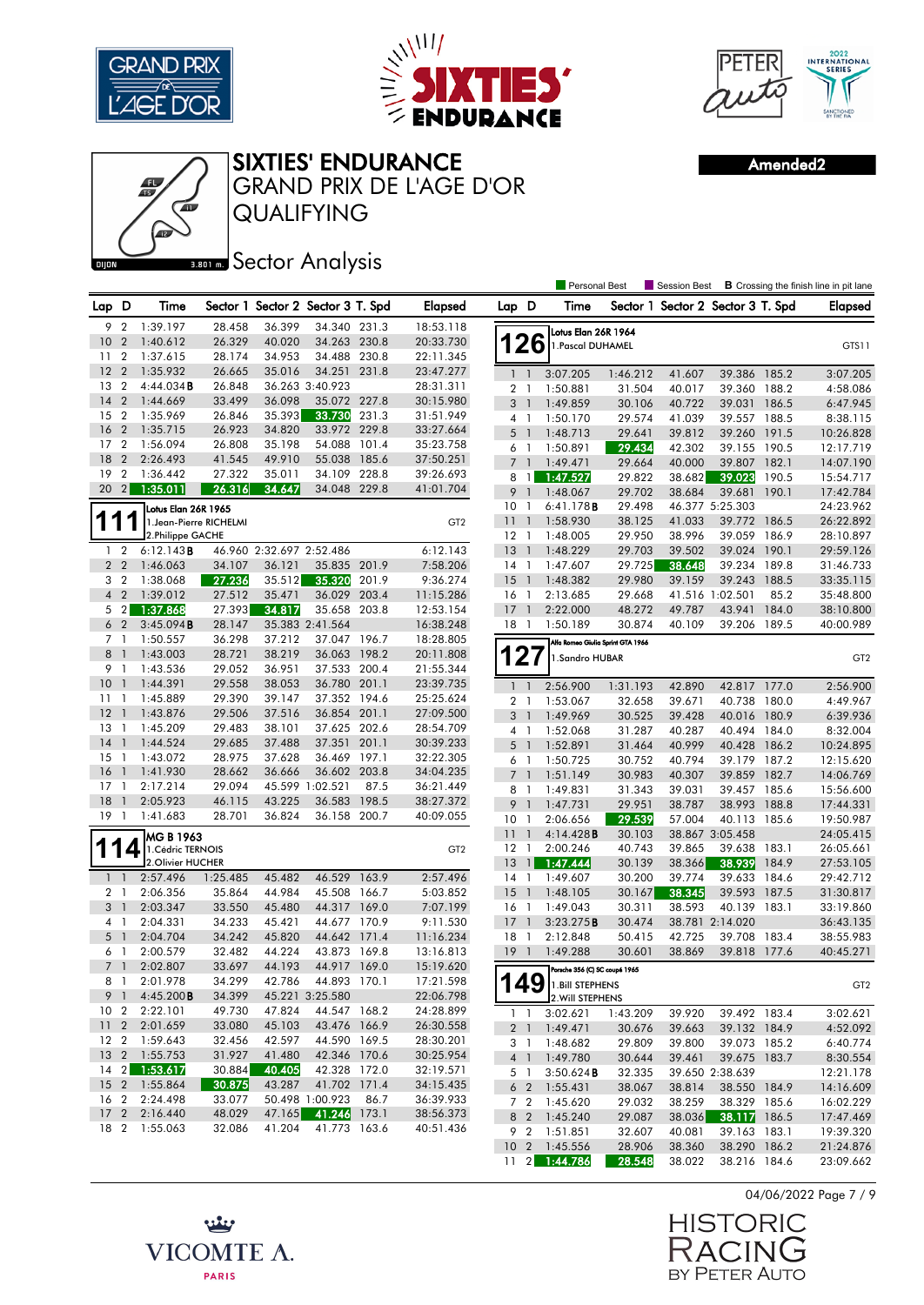





Amended2



**Bector Analysis** 

|                 |                |                                        |                  |                  |                                   |       |                        |                            |                          | Personal Best                               |                         | Session Best                      |                                 |       | <b>B</b> Crossing the finish line in pit lane |
|-----------------|----------------|----------------------------------------|------------------|------------------|-----------------------------------|-------|------------------------|----------------------------|--------------------------|---------------------------------------------|-------------------------|-----------------------------------|---------------------------------|-------|-----------------------------------------------|
| Lap D           |                | Time                                   |                  |                  | Sector 1 Sector 2 Sector 3 T. Spd |       | <b>Elapsed</b>         | Lap D                      |                          | Time                                        |                         | Sector 1 Sector 2 Sector 3 T. Spd |                                 |       | <b>Elapsed</b>                                |
| 12 <sub>2</sub> |                | 1:45.104                               | 29.005           | 37.731           | 38.368 184.9                      |       | 24:54.766              | $11-1$                     |                          | 1:45.102                                    | 29.618                  | 37.630                            | 37.854 195.3                    |       | 22:40.054                                     |
| 13 2            |                | 1:45.363                               | 28.937           | 37.919           | 38.507 186.9                      |       | 26:40.129              | $12-1$                     |                          | 3:19.666B                                   | 30.322                  |                                   | 38.150 2:11.194                 |       | 25:59.720                                     |
| $14 \quad 2$    |                | 1:45.971                               | 29.186           | 37.821           | 38.964 185.2                      |       | 28:26.100              | $13 \quad 2$               |                          | 1:45.331                                    | 34.012                  | 37.260                            | 34.059 232.8                    |       | 27:45.051                                     |
| 15              | $\overline{2}$ | 1:46.521                               | 29.959           | 38.444           | 38.118 185.6                      |       | 30:12.621              | 14 <sup>2</sup>            |                          | 1:38.399                                    | 27.034                  | 35.903                            | 35.462 233.3                    |       | 29:23.450                                     |
| 16 <sub>2</sub> |                | 1:44.968                               | 28.774           | 37.922           | 38.272 185.2                      |       | 31:57.589              | $15 \quad 2$               |                          | 1:37.336                                    | 27.042                  | 35.355                            | 34.939 233.3                    |       | 31:00.786                                     |
| 17 <sub>2</sub> |                | 1:45.835                               | 28.786           | 38.724           | 38.325 186.9                      |       | 33:43.424              | 16 <sub>2</sub>            |                          | 1:38.451                                    | 26.655                  | 35.359                            | 36.437 138.1                    |       | 32:39.237                                     |
|                 |                | Austin-Healey 3000 Mk II 1962          |                  |                  |                                   |       |                        |                            |                          | Lotus Elan 26R 1964                         |                         |                                   |                                 |       |                                               |
| 161             |                | 1.Serge LIBENS                         |                  |                  |                                   |       | GT3                    | <b>170</b>                 |                          | 1.Ted TUPPEN                                |                         |                                   |                                 |       | GT <sub>2</sub>                               |
| $1\quad$        |                | 2:55.772                               | 1:32.392         | 42.515           | 40.865 190.1                      |       | 2:55.772               | $1\quad$                   |                          | 3:24.165                                    | 2:01.281                | 43.755                            | 39.129 197.8                    |       | 3:24.165                                      |
| 2 <sub>1</sub>  |                | 1:46.427                               | 30.686           | 38.237           | 37.504 204.9                      |       | 4:42.199               | $\overline{2}$             | $\mathbf{1}$             | 1:45.098                                    | 29.651                  | 37.796                            | 37.651                          | 198.9 | 5:09.263                                      |
| 3 <sup>1</sup>  |                | 2:38.326B                              | 29.328           |                  | 38.326 1:30.672                   |       | 7:20.525               | 3 <sup>1</sup>             |                          | 1:44.159                                    | 28.654                  | 37.509                            | 37.996 200.4                    |       | 6:53.422                                      |
| 4 1             |                | 1:51.292                               | 35.550           | 38.936           | 36.806 210.9                      |       | 9:11.817               | $4-1$                      |                          | 1:45.651                                    | 29.553                  | 38.296                            | 37.802 203.8                    |       | 8:39.073                                      |
| 5 <sub>1</sub>  |                | 1:42.546                               | 28.773           | 37.555           | 36.218 214.3                      |       | 10:54.363              | 5 <sub>1</sub>             |                          | 1:44.884                                    | 29.078                  | 38.260                            | 37.546 202.6                    |       | 10:23.957                                     |
|                 | 6 1            | 1:46.936                               | 30.650           | 38.566           | 37.720 209.7                      |       | 12:41.299              | 6 1                        |                          | 1:45.826                                    | 29.409                  | 39.309                            | 37.108 205.7                    |       | 12:09.783                                     |
| 7 <sub>1</sub>  |                | 1:42.920                               | 29.212           | 37.165           | 36.543 209.3                      |       | 14:24.219              | 7 <sup>1</sup>             |                          | 1:44.361                                    | 28.165                  | 38.018                            | 38.178 203.4                    |       | 13:54.144                                     |
|                 | 8 1            | 1:42.567                               | 28.222           | 37.929           | 36.416 213.0                      |       | 16:06.786              | $8-1$                      |                          | 1:43.699                                    | 29.228                  | 37.591                            | 36.880 202.6                    |       | 15:37.843                                     |
|                 | 9 <sub>1</sub> | 1:46.206                               | 28.946           | 38.972           | 38.288 207.7                      |       | 17:52.992              | 9 <sub>1</sub>             |                          | 1:43.544                                    | 28.212                  | 38.255                            | 37.077 203.8                    |       | 17:21.387                                     |
| 10 <sub>1</sub> |                | 1:45.619                               | 28.921           | 38.911           | 37.787 204.5                      |       | 19:38.611              | 10 <sub>1</sub>            |                          | 1:42.375                                    | 28.190                  | 37.179                            | 37.006 201.5                    |       | 19:03.762                                     |
| $11 \quad 1$    |                | 1:42.531                               | 28.196           | 36.835           | 37.500 207.7                      |       | 21:21.142              | 111                        |                          | 1:43.201                                    | 28.166                  | 37.423                            | 37.612 200.0                    |       | 20:46.963                                     |
|                 |                | Shelby Mustang GT350 1965              |                  |                  |                                   |       |                        | $12-1$                     |                          | 1:42.617                                    | 28.160                  | 37.144                            | 37.313 200.7                    |       | 22:29.580                                     |
|                 | 168            | 1.Stan NOVAKOVIC                       |                  |                  |                                   |       | GT5                    | 13                         | $\overline{1}$           | 3:34.907B                                   | 29.074                  |                                   | 38.289 2:27.544                 |       | 26:04.487                                     |
|                 |                |                                        |                  |                  |                                   |       |                        | $14-1$                     |                          | 1:51.521                                    | 36.427                  | 38.162                            | 36.932 202.6                    |       | 27:56.008                                     |
| $\mathbf{1}$    | $\overline{1}$ | 3:00.909                               | 1:44.083         | 39.686           | 37.140 220.9                      |       | 3:00.909               | 15                         | $\overline{1}$           | 1:43.537                                    | 28.203                  | 38.121                            | 37.213 201.5                    |       | 29:39.545                                     |
| 2 <sub>1</sub>  |                | 1:47.103                               | 31.222           | 38.058           | 37.823 219.1                      |       | 4:48.012               | 16 <sub>1</sub>            |                          | 1:42.538                                    | 27.912                  | 37.612                            | 37.014 202.2                    |       | 31:22.083                                     |
| 3 <sub>1</sub>  |                | 1:43.326                               | 29.120           | 38.101           | 36.105 218.2                      |       | 6:31.338               | $17 \quad 1$               |                          | 1:42.094                                    | 28.176                  | 37.200                            | 36.718 202.6<br>41.266 134.7    |       | 33:04.177                                     |
| $4-1$           |                | 1:42.294                               | 28.938           | 37.531           | 35.825 220.4                      |       | 8:13.632               | 18 1                       |                          | 1:46.115<br>4:45.687B                       | 27.735                  | 37.114                            | 43.260 3:26.708                 |       | 34:50.292<br>39:35.979                        |
|                 | 5 1            | 1:42.024                               | 28.868           | 37.278           | 35.878 222.2                      |       | 9:55.656               | $19-1$<br>20 1             |                          | 1:52.183                                    | 35.719<br>35.870        | 38.351                            | 37.962 183.4                    |       | 41:28.162                                     |
| $6-1$           |                | 1:42.173                               | 29.122           | 37.417           | 35.634 226.4                      |       | 11:37.829              |                            |                          |                                             |                         |                                   |                                 |       |                                               |
|                 | 7 1            | 1:39.645                               | 27.760           | 36.697           | 35.188 208.1                      |       | 13:17.474              |                            |                          | Jaguar E-Type 3.8 1964                      |                         |                                   |                                 |       |                                               |
| 8 <sup>1</sup>  |                | 1:43.764                               | 29.286           | 37.535           | 36.943 221.8                      |       | 15:01.238              | 172                        |                          | 1. Didier ROBIN                             |                         |                                   |                                 |       | GT4                                           |
|                 | 9 1            | 1:40.682                               | 28.506           | 36.812           | 35.364 219.5                      |       | 16:41.920              |                            |                          |                                             |                         |                                   |                                 |       |                                               |
| 10 <sup>°</sup> | $\overline{1}$ | 1:40.422                               | 28.665           | 36.668           | 35.089 223.1                      |       | 18:22.342              | $1\quad$                   |                          | 2:52.407                                    | 1:36.514                | 38.546                            | 37.347 205.3                    |       | 2:52.407                                      |
| 1111<br>$12-1$  |                | 1:40.549                               | 28.098<br>28.322 | 37.058<br>36.952 | 35.393 220.0<br>35.977 194.9      |       | 20:02.891              | 2 <sub>1</sub><br>$3 \mid$ |                          | 1:41.229<br>1:40.151                        | 28.169<br>27.969        | 36.812<br>35.975                  | 36.248 206.5                    |       | 4:33.636                                      |
| 13              | $\overline{1}$ | 1:41.251<br>4:51.239B                  | 31.495           |                  | 40.149 3:39.595                   |       | 21:44.142<br>26:35.381 | 4 1                        |                          | 4:46.121 <b>B</b>                           | 28.090                  |                                   | 36.207 206.9<br>36.204 3:41.827 |       | 6:13.787<br>10:59.908                         |
| 14              | $\overline{1}$ | 1:50.053                               | 35.890           | 38.256           | 35.907 220.4                      |       | 28:25.434              | $5-1$                      |                          | 1:46.562                                    | 33.608                  | 36.650                            | 36.304 205.3                    |       | 12:46.470                                     |
| 15              | $\overline{1}$ | 1:40.332                               | 28.494           | 36.274           | 35.564 219.1                      |       | 30:05.766              | 6 1                        |                          | 1:41.362                                    | 28.352                  | 36.819                            | 36.191                          | 207.3 | 14:27.832                                     |
| $16-1$          |                | 1:41.057                               | 28.646           | 36.344           | 36.067 222.2                      |       | 31:46.823              | 7 <sup>1</sup>             |                          | 1:40.499                                    | 28.186                  | 36.200                            | 36.113 208.1                    |       | 16:08.331                                     |
| $17-1$          |                | 1:40.468                               | 28.194           | 37.251           | 35.023                            | 222.7 | 33:27.291              | 8 1                        |                          | 1:41.733                                    | 28.511                  | 36.945                            | 36.277 205.3                    |       | 17:50.064                                     |
| 18              | $\overline{1}$ | 1:58.438                               | 30.237           | 38.067           | 50.134 102.9                      |       | 35:25.729              | 9 <sub>1</sub>             |                          | 2:11.468B                                   | 29.092                  |                                   | 37.810 1:04.566                 |       | 20:01.532                                     |
| 19              | $\mathbf{1}$   | 2:26.502                               | 40.541           | 50.348           | 55.613 183.1                      |       | 37:52.231              | 10 <sub>1</sub>            |                          | 1:48.144                                    | 35.027                  | 36.301                            | 36.816 207.3                    |       | 21:49.676                                     |
| 20              | $\overline{1}$ | 1:42.279                               | 29.022           | 37.255           | 36.002 223.1                      |       | 39:34.510              | 11                         | $\overline{\phantom{a}}$ | 1:40.235                                    | 27.799                  | 36.333                            | 36.103 209.7                    |       | 23:29.911                                     |
| 21              | $\mathbf{1}$   | 1:39.532                               | 28.064           | 36.366           | 35.102 223.1                      |       | 41:14.042              | $12-1$                     |                          | 1:39.875                                    | 28.240                  | 35.868                            | 35.767                          | 208.9 | 25:09.786                                     |
|                 |                |                                        |                  |                  |                                   |       |                        |                            |                          | 13 1 4:30.187 <b>B</b>                      | 28.827                  |                                   | <b>35.673</b> 3:25.687          |       | 29:39.973                                     |
| 169             |                | Shelby Cobra Daytona Coupe (C) 1965    |                  |                  |                                   |       |                        |                            |                          | 14 1 1:49.607                               | 35.737                  | 37.335                            | 36.535 208.9                    |       | 31:29.580                                     |
|                 |                | 1. Brice PINEAU<br>2. Olivier MUYTJENS |                  |                  |                                   |       | GT <sub>5</sub>        | $15-1$                     |                          | 1:40.778                                    | 28.138                  | 36.364                            | 36.276 208.5                    |       | 33:10.358                                     |
|                 | $1 \quad 1$    | 2:00.643                               | 49.902           | 36.480           | 34.261 232.3                      |       | 2:00.643               |                            |                          |                                             |                         |                                   |                                 |       |                                               |
|                 |                | 2 1 1:37.441                           | 26.898           | 36.118           | 34.425 233.3                      |       | 3:38.084               |                            |                          | Lotus Elan 26R 1965<br>$184$ 1. Steve JONES |                         |                                   |                                 |       |                                               |
|                 | 3 <sup>1</sup> | 4:40.337B                              | 29.287           |                  | 37.987 3:33.063                   |       | 8:18.421               |                            |                          |                                             | 2. Christopher ATKINSON |                                   |                                 |       | GT <sub>2</sub>                               |
|                 | 4 1            | 1:58.856                               | 41.377           | 39.863           | 37.616 230.8                      |       | 10:17.277              | 1 <sup>1</sup>             |                          | 2:31.684                                    | 1:16.438                | 38.888                            | 36.358 195.7                    |       | 2:31.684                                      |
|                 | 5 <sub>1</sub> | 1:47.323                               | 31.337           | 38.757           | 37.229 231.8                      |       | 12:04.600              |                            |                          | 2 1 1:41.921                                | 28.286                  | 37.503                            | 36.132 195.7                    |       | 4:13.605                                      |
|                 | 6 1            | 1:48.134                               | 30.901           | 39.758           | 37.475 232.3                      |       | 13:52.734              |                            | $3 \mid$                 | 1:41.282                                    | 28.922                  |                                   | 36.752 35.608 195.7             |       | 5:54.887                                      |
|                 | 7 <sup>1</sup> | 1:46.514                               | 31.157           | 39.319           | 36.038 231.8                      |       | 15:39.248              |                            | $4 \quad 1$              | 4:11.042B                                   | 28.658                  |                                   | 37.004 3:05.380                 |       | 10:05.929                                     |
|                 | 81             | 1:44.500                               | 30.251           | 38.101           | 36.148 231.8                      |       | 17:23.748              |                            |                          | 5 2 1:56.474                                | 38.636                  | 40.287                            | 37.551 201.1                    |       | 12:02.403                                     |
|                 | 9 1            | 1:45.700                               | 30.770           | 38.335           | 36.595 231.3                      |       | 19:09.448              |                            |                          | $6 \quad 2 \quad 1:43.482$                  | 28.857                  | 38.129                            | 36.496 193.9                    |       | 13:45.885                                     |
| 10 <sub>1</sub> |                | 1:45.504                               | 29.897           | 38.306           | 37.301 232.8                      |       | 20:54.952              |                            |                          | 7 2 1:42.569                                | 29.054                  | 37.120                            | 36.395 200.0                    |       | 15:28.454                                     |
|                 |                |                                        |                  |                  |                                   |       |                        |                            |                          |                                             |                         |                                   |                                 |       |                                               |

04/06/2022 Page 8 / 9

**HISTORIC** RACIN  $\mathbf{r}$ BY PETER AUTO